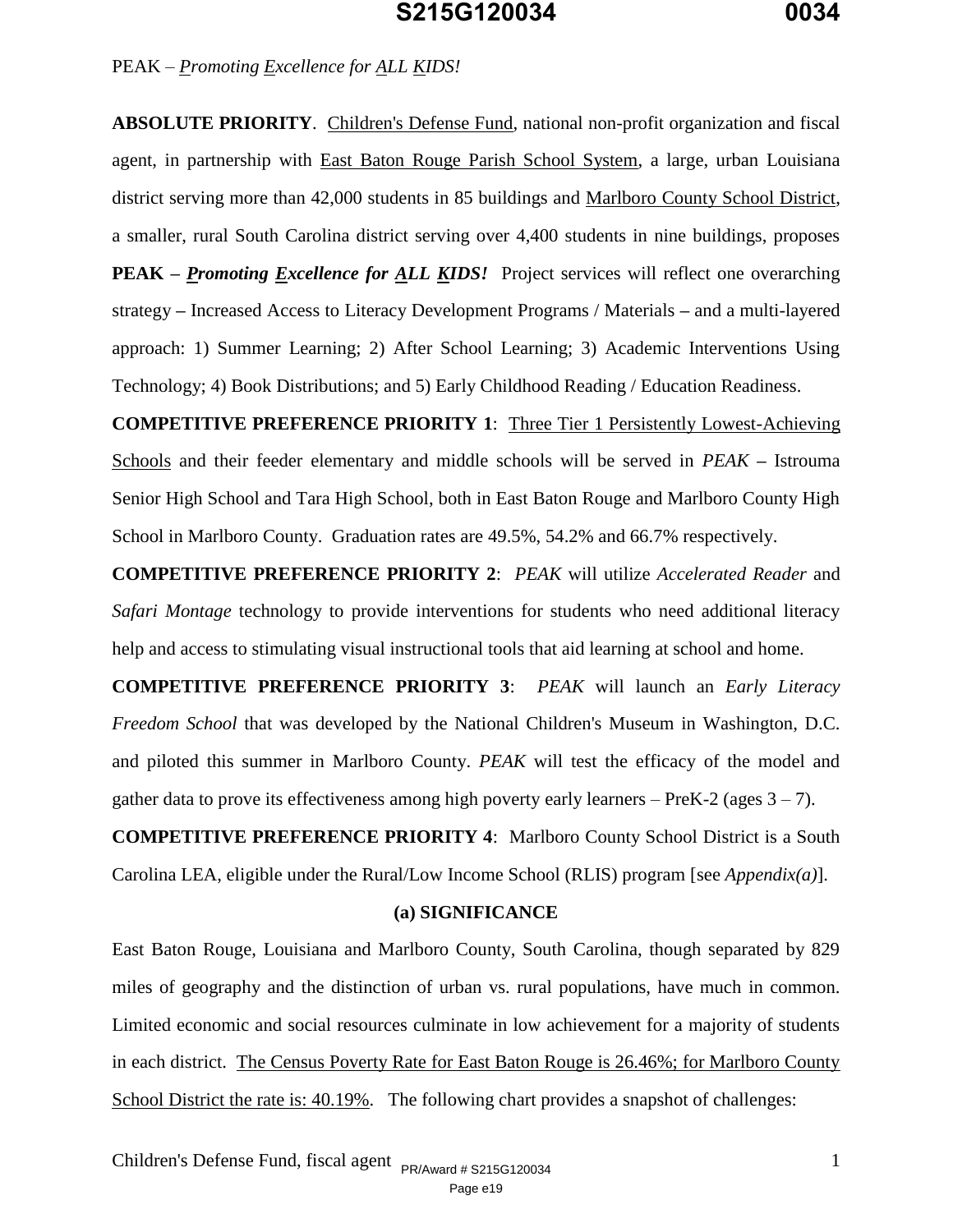| <b>District Statistics</b> | <b>Grades</b> | <b>Students</b> | $F/R$ % | <b>Minority</b>       | <b>Grad Rates</b> | <b>AYP</b>     | Tier Status*     |
|----------------------------|---------------|-----------------|---------|-----------------------|-------------------|----------------|------------------|
| <b>East Baton Rouge</b>    | $PreK-12$     | 42,850          | 81.0    | 83%                   | 66.4%             | NO.            | $2-T1$ ; 35-T3   |
| <b>Marlboro County</b>     | $PreK-12$     | 4,408           | 83.9    | 71%                   | 66.7%             | N <sub>O</sub> | $1-T1$ ; $2-T3$  |
| <b>Tier 1 Schools</b>      | <b>Grades</b> | <b>Students</b> |         | <b>Feeder Schools</b> | <b>Grad Rates</b> | <b>AYP</b>     | <b>ELA EOC**</b> |
| Istrouma High              | $9 - 12$      | 669             | $2$ EL  | 2 <sub>MS</sub>       | 49.5%             | NO.            | 89.0%            |
| Tara High                  | $9-12$        | 906             | 14 EL   | 5 MS                  | 54.2%             | NO.            | 76.0%            |
| Marlboro High              | $9 - 12$      | 1,248           | 5 EL    | 3 MS                  | 66.7%             | NO.            | 74.8%            |

\* # *Persistently Lowest Achieving Schools Tiers I – III* 

*\****\* % High School Students Below Basic** - English Language Arts End Of Course Assessment More than 75% of the students in our Tier 1 high schools are below basic in ELA because they cannot read at grade level. *PEAK* programming is designed to address this critical failure.

**(i) Build local capacity to provide / improve / expand services that address needs**. Current literacy programs in East Baton Rouge and Marlboro County, housed in YWCA and community facilities, are insufficient to meet student needs because families lack the resources to participate – lack of transportation, lack of childcare and conflicts with work schedules prohibit families from taking advantage of well-intentioned programming. Our families agree that literacy activities should take place in secure schools where students have access to technology. After meeting and planning for nearly a year, three clear needs have risen to the top: 1) year-round expanded learning opportunities; 2) family literacy experiences; and 3) early childhood readiness activities. The collaborative *PEAK* Planning Task Force identified the following gaps:

| <b>PEAK – Promoting Excellence for ALL KIDS!</b>                                             |                                                                                                           |  |  |
|----------------------------------------------------------------------------------------------|-----------------------------------------------------------------------------------------------------------|--|--|
| <b>Gaps / Weaknesses</b>                                                                     | <b>Proposed Solutions</b>                                                                                 |  |  |
| Need 1: Expanded Learning Opportunities focused on reading attainment / student achievement. |                                                                                                           |  |  |
|                                                                                              | <b>Gap 1:</b> High poverty schools lack resources to Children's Defense Fund will partner with two school |  |  |
| provide summer learning options that help                                                    | districts to offer PreK, elementary, middle, high school                                                  |  |  |
| prevent summer learning loss.                                                                | students rigorous, six-week summer Freedom Schools.                                                       |  |  |
| <b>Gap 2:</b> Students lack supplementary, effective                                         | Children's Defense Fund will offer 30-week enhanced                                                       |  |  |
| literacy support to build a mastery of reading                                               | afterschool literacy, technology and service learning                                                     |  |  |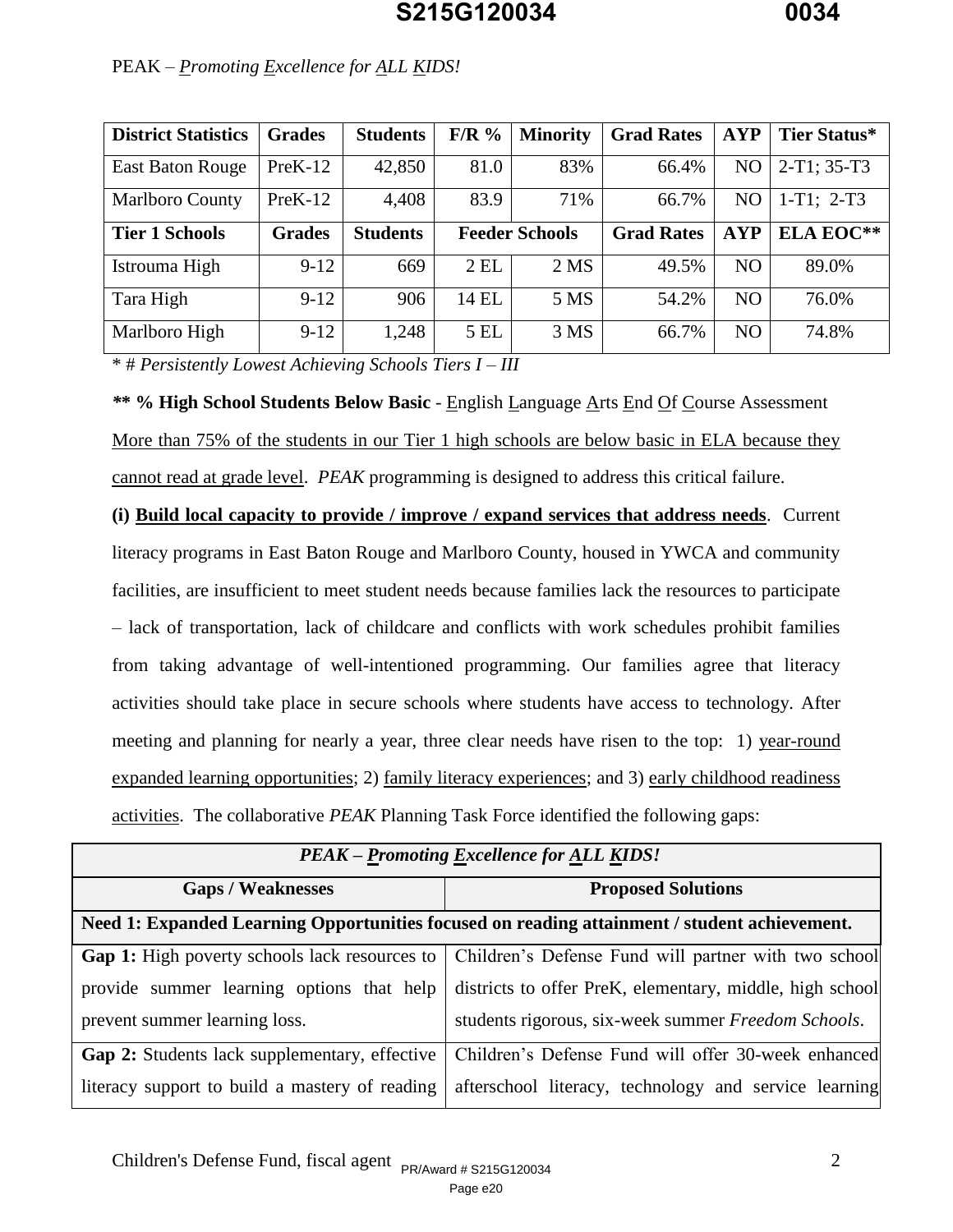## PEAK *– Promoting Excellence for ALL KIDS!*

| skills and a love for reading.                                                                     | programs linked to summer Freedom School curricula.                                                |  |  |  |
|----------------------------------------------------------------------------------------------------|----------------------------------------------------------------------------------------------------|--|--|--|
| Gap 3: A lack of technology in participating                                                       | Children's Defense Fund will utilize Accelerated                                                   |  |  |  |
| schools stifles the ability of students to utilize                                                 | Reader software and Safari Montage digital media,                                                  |  |  |  |
| electronic media to gain reading/other skills.                                                     | giving students digital options for improved reading.                                              |  |  |  |
| Need 2: Family Literacy Experiences that cultivate school connections & a love of reading at home. |                                                                                                    |  |  |  |
| Gap 4: A lack of books in school libraries and                                                     | Children's Defense Fund will bring high quality,                                                   |  |  |  |
| student homes results in limited access to age                                                     | relevant books into feeder school libraries & distribute                                           |  |  |  |
| and grade level appropriate reading materials.                                                     | free books to children/families to create home libraries.                                          |  |  |  |
| Need 3: Early Childhood Readiness Activities that prepare children to enter Kindergarten.          |                                                                                                    |  |  |  |
| Gap 5: Preschool students lack supplementary                                                       | Children's Defense Fund will offer Early Literacy                                                  |  |  |  |
| literacy options & effective support to build                                                      | Freedom Schools, promote use of assessments/reading                                                |  |  |  |
| vocabulary mastery and early love of reading.                                                      | curriculum to strengthen language skills of 3/4 yr olds.                                           |  |  |  |
|                                                                                                    | Implementation of PEAK will provide new knowledge and understanding of education issues and        |  |  |  |
|                                                                                                    | strategies to both local practitioners and national researchers by monitoring the impact literacy- |  |  |  |
|                                                                                                    | focused expanded learning, family literacy and early childhood activities have on the              |  |  |  |
|                                                                                                    | achievement of our highest needs students and their readiness to succeed in higher levels of       |  |  |  |
|                                                                                                    | education. Elementary / Secondary School Contribution: Through expanded summer and after           |  |  |  |
|                                                                                                    | school programming that offers literacy, service learning and specialized interventions for low-   |  |  |  |
|                                                                                                    | performing students, PEAK evaluators will be able to assess the impact supplementary learning      |  |  |  |
| experiences have on school year performance and education attainment. Early Childhood              |                                                                                                    |  |  |  |
| Contribution: PEAK will provide local early childhood educators with an opportunity to assess      |                                                                                                    |  |  |  |
| the impact expanded instructional capacity has on the language and pre-reading skills              |                                                                                                    |  |  |  |
| development of young learners. By comparing assessment results of participating youth to           |                                                                                                    |  |  |  |
| previous benchmarks, education planners will be able to assess the impact expanded instructional   |                                                                                                    |  |  |  |
| support in <i>Early Literacy Freedom Schools</i> has on the school readiness of pre-Kindergarten   |                                                                                                    |  |  |  |
| students. Results of this grant project will provide educators with the ability to make data-based |                                                                                                    |  |  |  |
|                                                                                                    | decisions regarding the investment of resources in early childhood learning. PEAK will target      |  |  |  |

three stages of growth to increase local literacy education capacity and promote sustainability: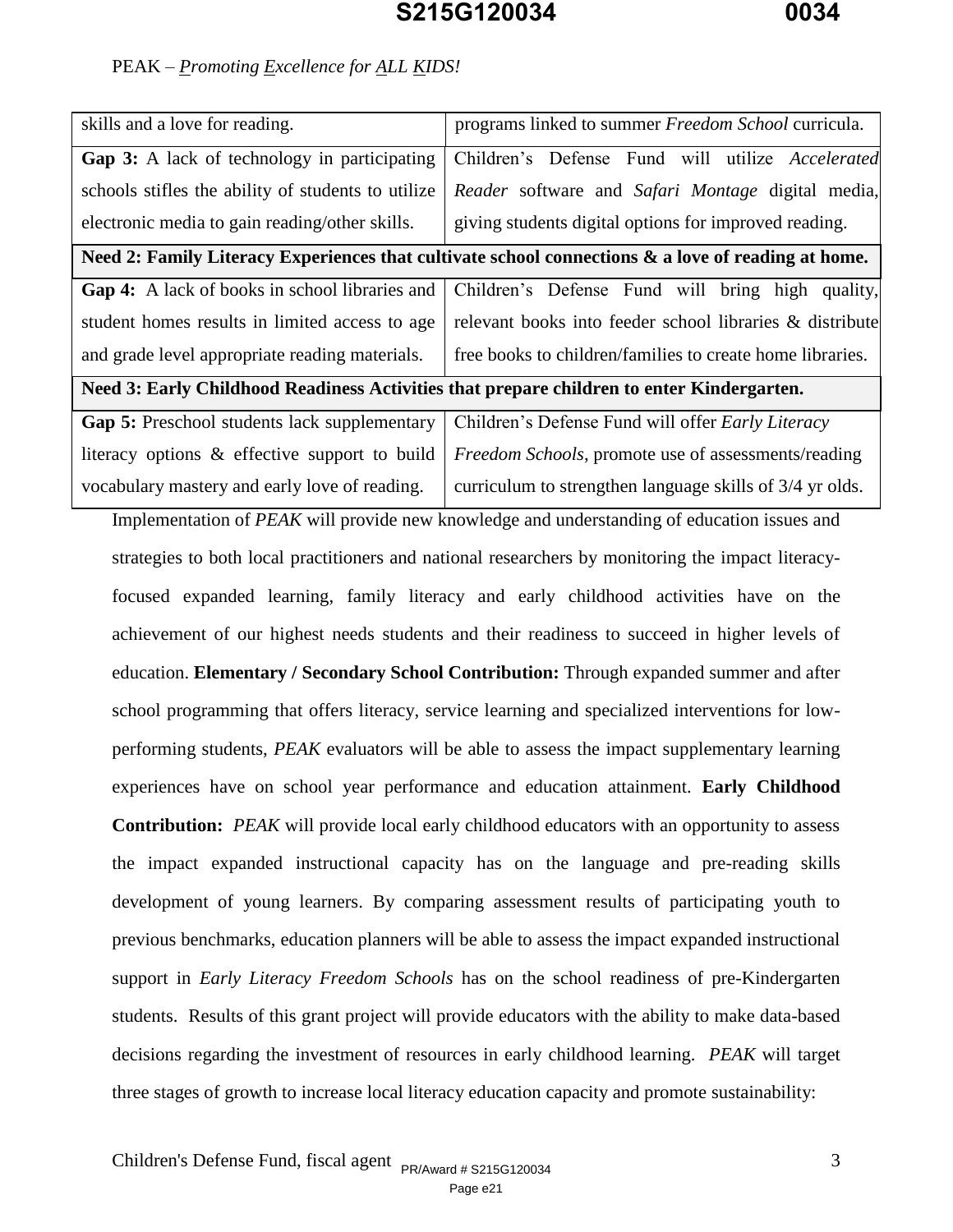### **Short-Term Impacts**

• *PEAK* partnerships will provide students / families with new / expanded education choices;

Academic interventions will give teachers research-based learning tools to reduce failure;

Summer education will reduce summer learning loss; prevent school year failure.

### **Mid-Term Impacts**

*PEAK* will increase education relevance, integrating culturally-significant learning curricula;

- High quality programs will increase community / family / student commitment to learning by offering summer/afterschool education engaging youth in year-round literacy learning;
- Enhanced preschool resources will increase language and pre-reading skills of three and four year old learners and increase Kindergarten readiness of incoming students.

### **Long-Term Impacts**

- Afterschool *Freedom Schools* will provide venue for highest needs youth to master academic content and demonstrate proficiency in reading and its impact on core subject content areas;
- High-quality summer learning will help low-performing schools reduce chronic failure rates;
- Improved Kindergarten readiness will reduce elementary reading failure rates in schools;
- Strong partnerships will help districts sustain project services beyond grant period.

The cumulative result of short-term, mid-term and long-term impacts will be the reprioritization of limited resources to promote systemic improvement in education programs that meet the needs of low-performing students living in impoverished urban and rural school districts.

#### **(ii) Development/demonstration of promising strategies that build on existing strategies.**

Children's Defense Fund proposes to improve its *Freedom Schools* model through enhanced programs that increase student and family access to literacy education. *Existing Strategies*: CDF is well known for its signature *Freedom School* - a six-week, community-based summer literacy program supported by local churches, youth organizations and social agencies. For the past twenty years, community-based *Freedom Schools* have offered academic assistance and hope in some of the most impoverished neighborhoods in the country. In August 2008, Philliber Research Associates examined Kansas City *Freedom Schools* and noted that reading abilities significantly improved over the summer [see Appendix (e)]. A study done in 2009 by UNC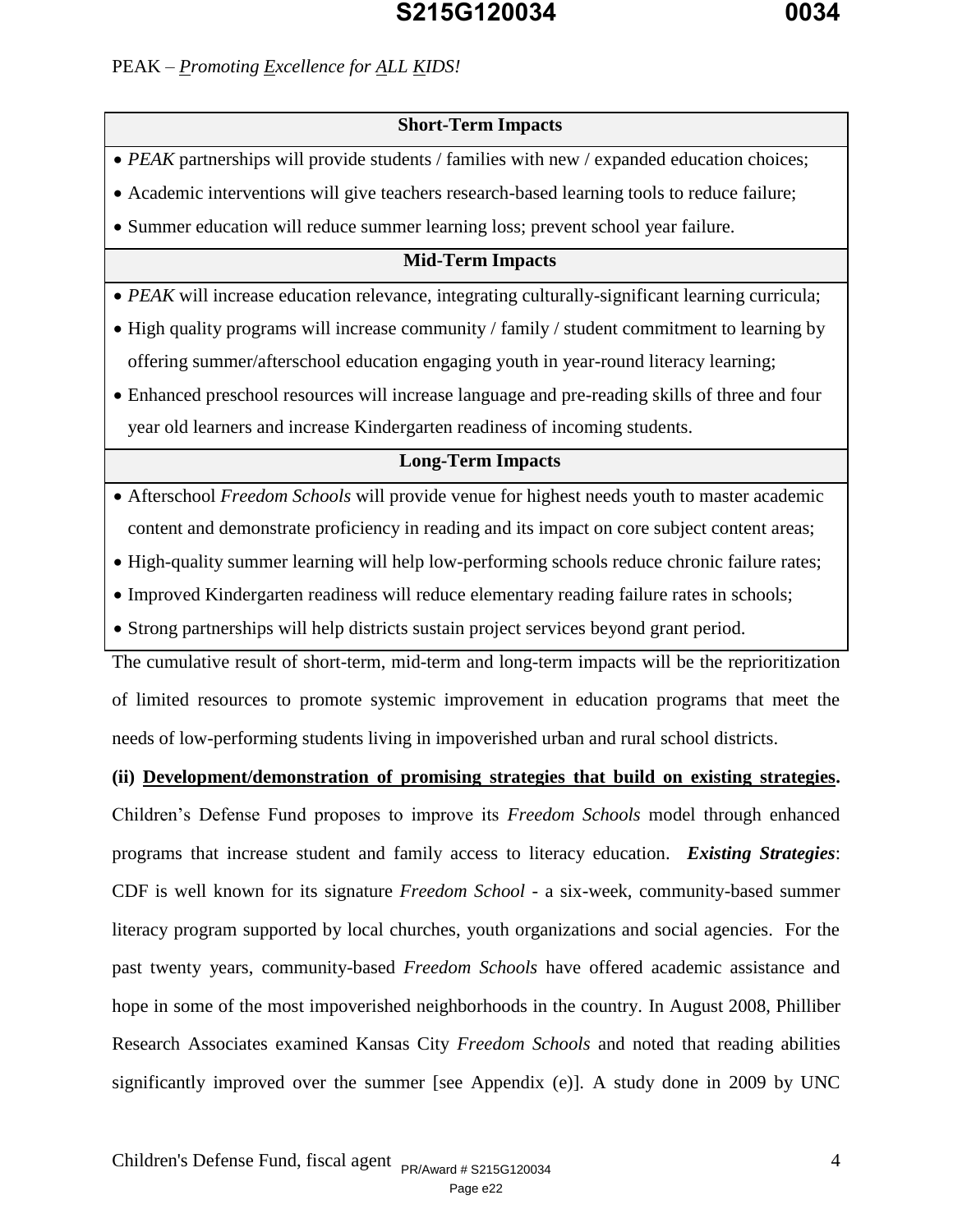#### PEAK *– Promoting Excellence for ALL KIDS!*

Charlotte Institute for Social Capital found that *Freedom Schools* had a positive impact on reading for Grade 2-8 students in two NC summer programs [Appendix]. Studies by The Center for Adolescent Literacies at the University of North Carolina, Charlotte in 2009, 2010 and 2011 found that majorities of *Freedom School* scholars grew or maintained in their ability to read as measured by the Basic Reading Inventory (BRI) [Appendix]. While *Freedom Schools* have benefitted more than 90,000 students and families since 1995, CDF seeks to improve success by moving programs into schools and utilizing certified teachers to increase outcomes for youth.

*Enhanced Strategies*: *Freedom Schools*: *PEAK* will improve *Freedom Schools* by offering school-based afterschool, summer and early literacy components enhanced by existing school resources that enrich CDF curricular strategies with standards aligned materials and technologybased learning interventions. Schools offer greater diversity of education resources compared to community venues and promote enrollment by increasing student familiarity with learning environments. *Family Literacy Initiative*: CDF will promote family literacy through a book distribution protocol that benefits multiple layers of critical stakeholders ranging from local families enrolled in East Baton Rouge / Marlboro County schools to a national network of lowincome communities. Book distribution will increase access to reading material for individual students, families, school libraries, school districts and high-poverty school communities connected through the national CDF *Freedom Schools* initiative. *Early Childhood*:CDF will launch *Early Literacy Freedom Schools* – based on curricula developed by the National Children's Museum in Washington, D.C. – for approximately 200 East Baton Rouge and Marlboro County students, ages 3 – 7 years old (grades PreK-2). *PEAK* will scale up a successful Summer 2012 pilot of the *Early Literacy* effort in Marlboro County, South Carolina. Enhanced and new literacy strategies will allow CDF to improve services to highest-needs youth and promote literacy development in impoverished, underserved school communities.

#### **(b) QUALITY OF THE PROJECT DESIGN**

**(i) Goals, objectives, outcomes clearly specified and measurable.** *PEAK – Promoting Excellence for ALL KIDS!* – will improve the quality and diversity of services offered to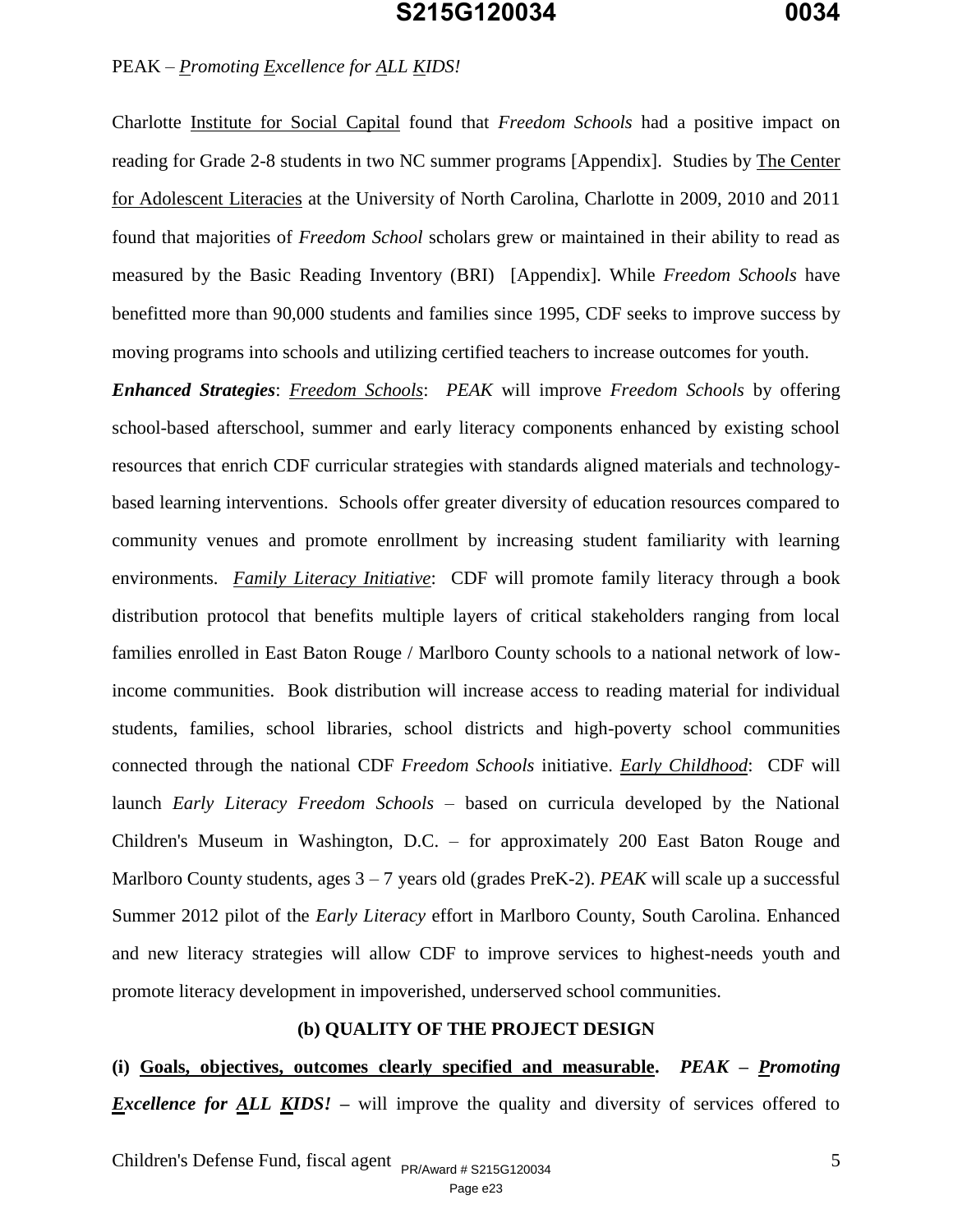### PEAK *– Promoting Excellence for ALL KIDS!*

highest needs students in East Baton Rouge Parish School System (EBR) and Marlboro County School District (MC). Goals and objectives of *PEAK* include: **Project Goal 1:** To increase access to literacy development programs / materials for urban EBR and rural MC students. **Project Goal 2:** Increase academic performance of students in Reading and English Language Arts. *Objective 1***:** Provide year-round expanded learning options for participating students, grades PreK – 12. *Objective 2***:** Create family literacy experiences that foster a love of reading; and *Objective 3***:** Improve education readiness of early childhood learners. Achievement of goals and objectives will help partner school districts develop capable readers, improve achievement rates and increase educational opportunities for students living and learning in two high needs districts. Evaluation of *PEAK* will include project outcome measures and federal Government Performance & Results Act (GPRA) indicators (see *Evaluation* section).

**(ii) Coordination with community, State, Federal resources.** CDF will coordinate with existing resources to expand access to literacy development programs. *PEAK* will enhance current district-funded preschool efforts in East Baton Rouge and Marlboro County by providing afterschool and summer *Early Literacy Freedom Schools* for 200 children of poverty, ages 3-7. *Freedom Schools* will provide extended learning programs for 450 students, grades 3-12, to expand school-based literacy education strategies. CDF will collaborate with East Baton Rouge and Marlboro County library media specialists to improve inadequate library collections in Tier 1 high school feeder schools. Improved technology resources will enhance *Freedom School*  curricula while providing partner district educators with state-of-the-art resources (*Accelerated Reader* and *Safari Montage*) to improve Common Core instruction. CDF will coordinate with district literacy and library programs to augment scarce funding and align all efforts to core academic standards and reduce duplication of services. To the extent possible, CDF will coordinate with partner district Title (I-IV) and School Improvement Planning (SIP) funds. Implementation of *PEAK* will enhance current CDF book distribution initiatives by increasing the number of books distributed to families through its national *Freedom Schools* network.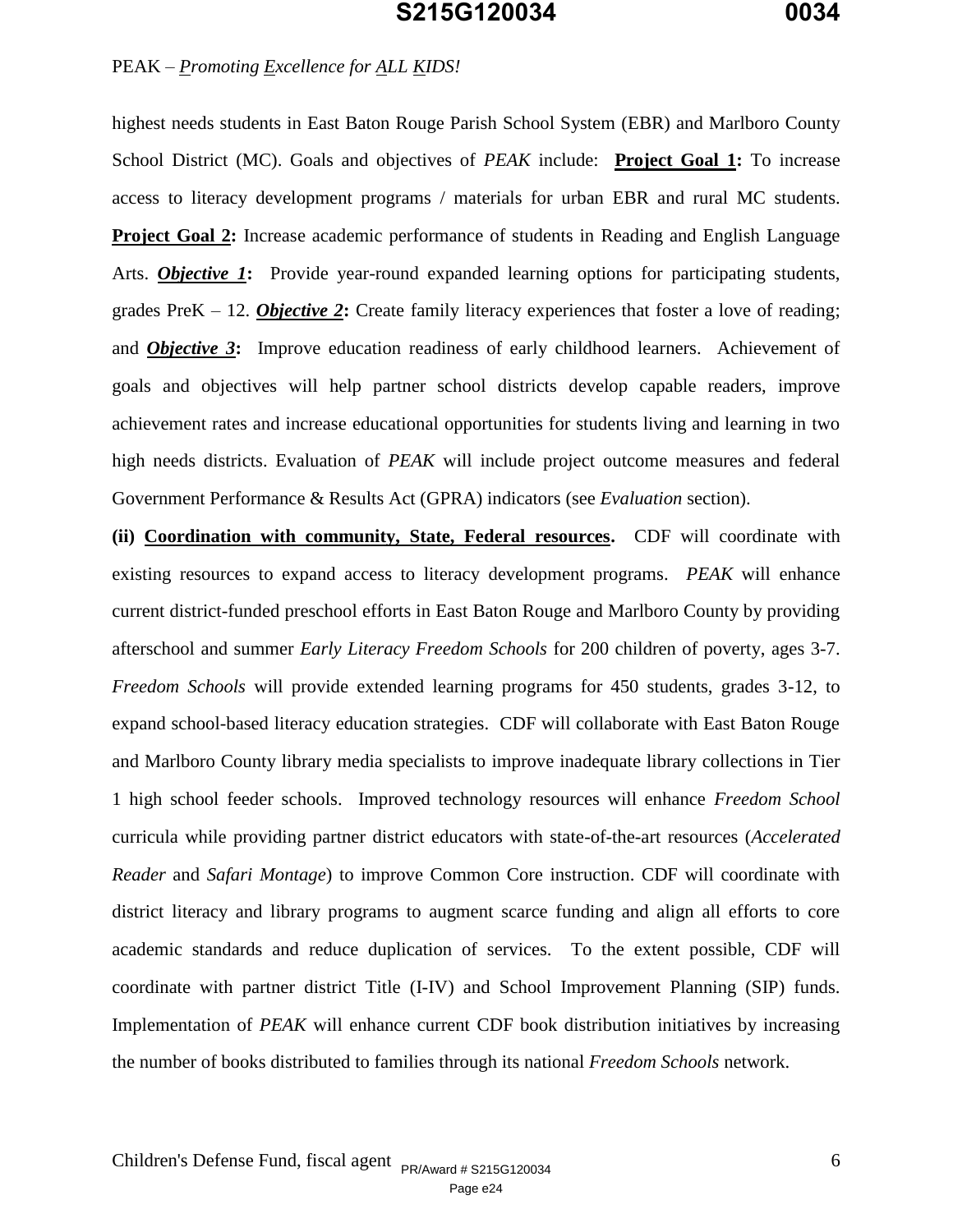### PEAK *– Promoting Excellence for ALL KIDS!*

**(iii)Comprehensive effort to improve teaching/learning, support standards.** Children's Defense Fund is committed to providing comprehensive learning opportunities for high needs students in an effort to reverse longstanding cycles of failure and underachievement. *PEAK* will provide access to sustained academic programming for students who are currently offered few opportunities to succeed in impoverished urban and rural school districts. The influx of new resources, expertise, curricular options and technology, as well as revitalized energy of dedicated educators, interns, volunteers, parents, caregivers and the community, will lead to access and improvement across five project design layers (see *Project Services* section for details):

#### **Layer 1: Summer Learning**

• Summer *Freedom Schools* will expose PreK–12 students to rigorous learning programs that reduce summer learning loss, promote acquisition of literacy skills and increase achievement.

#### **Layer 2: After School Learning**

 Afterschool *Freedom Schools* will expose PreK - 12 students to supplemental literacy programs that improve school year outcomes and promote a love of reading and learning.

#### **Layer 3: Academic Interventions Using Technology**

- *Accelerated Reader* will augment CDF *Integrated Reading Curriculum* by helping failing students acquire fundamental reading skills needed to meet grade level proficiency standards.
- *Safari Montage* will augment CDF *IR Curriculum* by providing visual instruction and an award-winning intelligent digital media delivery system that brings the world to students.

#### **Layer 4: Book Distributions**

- CDF will distribute books to students enrolled in East Baton Rouge / Marlboro County *Freedom Schools* to grow family libraries and promote local family literacy initiatives.
- PEAK will enhance Tier 1 feeder pattern school libraries with updated books that reflect core content standards and digital media that expand school access to learning resources.
- CDF will promote family literacy across its national network of *Freedom Schools* by offering books to families from some of the poorest communities in the United States.

### **Layer 5: Early Childhood Reading / Education Readiness**

 *Early Literacy Freedom Schools* will increase family access to early literacy programs that help high needs learners develop foundation language and reading readiness skills, PreK – 2.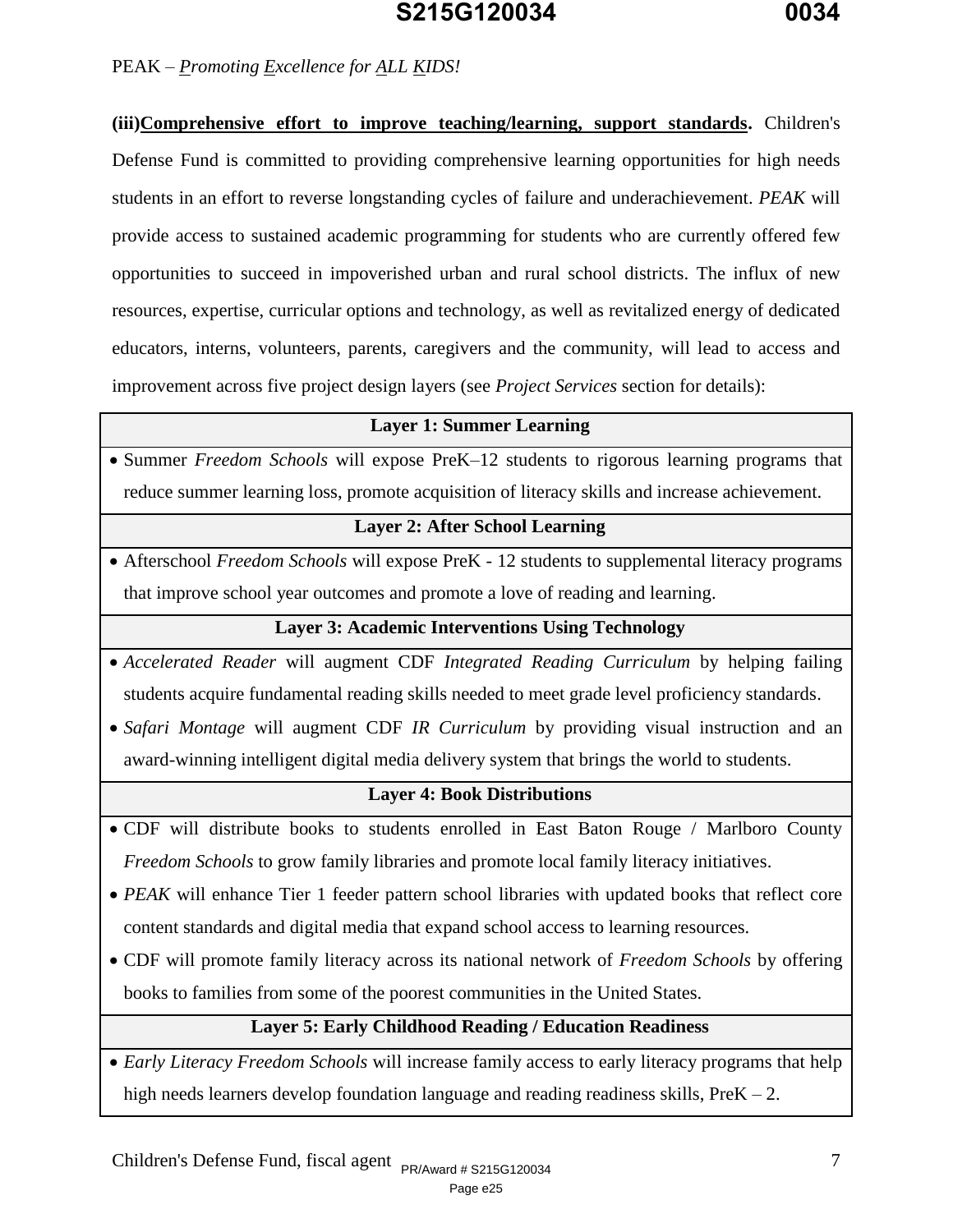### PEAK *– Promoting Excellence for ALL KIDS!*

 *Freedom School* educators will conduct early literacy assessments to measure student readiness, shape curricular programs and inform district teachers of incoming student performance.

#### **Services Reflect Research and Effective Practice.** The Planning Task Force designed *PEAK* to

reflect current research in education practice and theory while addressing the significant needs of students of poverty across participating districts. Embedded within the research-based project design are validated education models and interventions proven to yield positive results in preschool, elementary and secondary education and in schools serving low-income, minority students [see Appendix (e) - Research Proof]. Evidence of effectiveness includes:

### **Children's Defense Fund** *Freedom Schools*

*Freedom Schools* have served more than 90,000 students in 84 cities and 28 states since 1995;

 Independent evaluation (Philliber, 2005-07) concluded that students enrolled in *Freedom Schools* score statistically higher on standardized reading assessments than non-participants;

 90% of 2009-10 *Freedom School* students avoided summer learning loss, maintained reading level or showed gains, as measured by Basic Reading Inventory (UNC Charlotte, 2010);

### *Accelerated Reader*

- *Accelerated Reader* recognized as effective, scientifically based intervention (What Works Clearinghouse, Florida Center for Reading, Northwest Regional Educational Lab).
- More than 143 independent research studies (25 published in peer-reviewed journals) support effectiveness of *Accelerated Reader* as literacy intervention for failing students.
- Independent study of secondary reading outcomes correlates use of *Accelerated Reader* to statistically significant growth in outcomes for 85% of study population (Topping, 2006).

### *Safari Montage*

- Sufficient evidence has been gathered to show the potential of Safari Montage to be a powerful pedagogical tool that supports both language and literacy development (Kern, 2006).
- Sustained engagement with digital media like Safari Montage can significantly enhance student motivation and exert a positive impact on general language proficiency (Csizer, 2008).

## **(iv) Performance feedback, continuous improvement integral to design of project**. The

*PEAK* Task Force designed procedures to 1) ensure meaningful feedback and 2) promote continuous improvement. **Feedback:** Feedback procedures for each component of *PEAK* will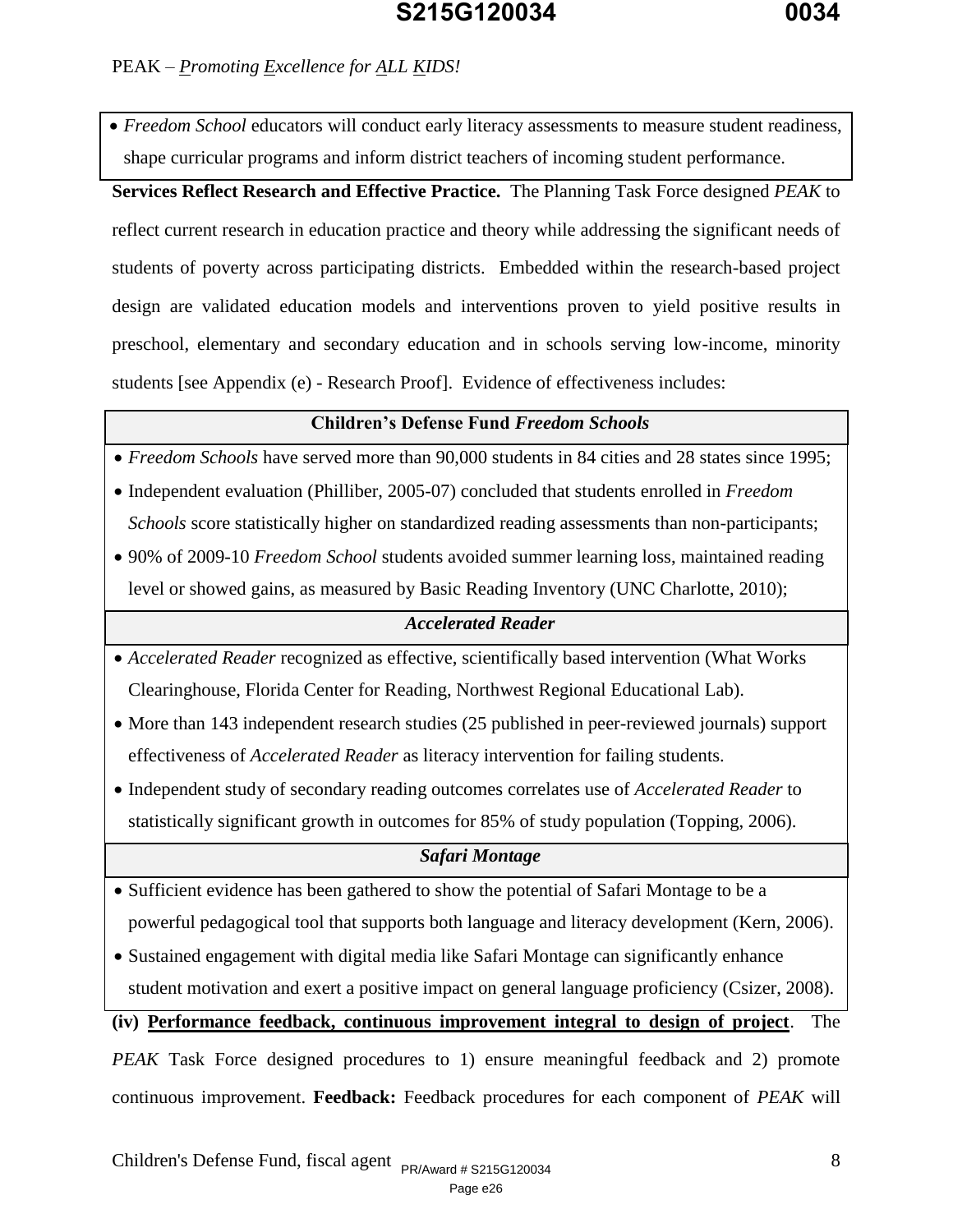#### PEAK *– Promoting Excellence for ALL KIDS!*

help the Project Director, Advisory Board, CDF and district partners provide the best possible programming. Feedback mechanisms include: Evaluator feedback to share outcomes with grant managers and suggest improvements based on results of state assessments and surveys; Fiscal Agent Feedback to ensure cultural relevance of curriculum and services; District feedback to help partner districts assess effectiveness of services and identify opportunities for improvement; and Student feedback to help project leaders align services to changing student needs. **Continuous Improvement:** The Advisory Board will convene quarterly meetings to assess progress and identify opportunities for improvement. Advisory Board oversight will include: Review of state learning standards to align curricular activities with required content; Analysis of participant feedback to inform grant administrators and partners of strengths and weaknesses; Review of services to assess individual effectiveness of each project element and cumulative outcomes of combined services; Monitor school AYP and test data to measure growth during grant period; and Outreach to school communities to ensure changing priorities are integrated into grant to maximize outcomes and strengthen project and school year linkages.

#### **(c) QUALITY OF THE PROJECT SERVICES**

**(i) Ensuring equal access**. Children's Defense Fund will provide equal access and treatment for eligible project participants who are members of groups that have traditionally been underrepresented based on race, color, national origin, gender, age or disability for participation in *PEAK* across all project services. *Freedom Schools***:** *PEAK* will utilize curricula proven to engage youth of both genders and students marginalized by poverty. Learning materials will be culturally relevant, accommodating the needs of youth with physical, mental and / or emotional challenges. **Supplemental Activities:** Schools will ensure equal access to all new and /or expanded programs (Summer Learning, Afterschool Learning, Academic (Technology) Interventions, Reading / Education Readiness) without regard to socio-economic background, race, gender, disability or other protected status. All families will be encouraged to attend *Freedom School* afterschool and summer programming and early childhood initiatives and books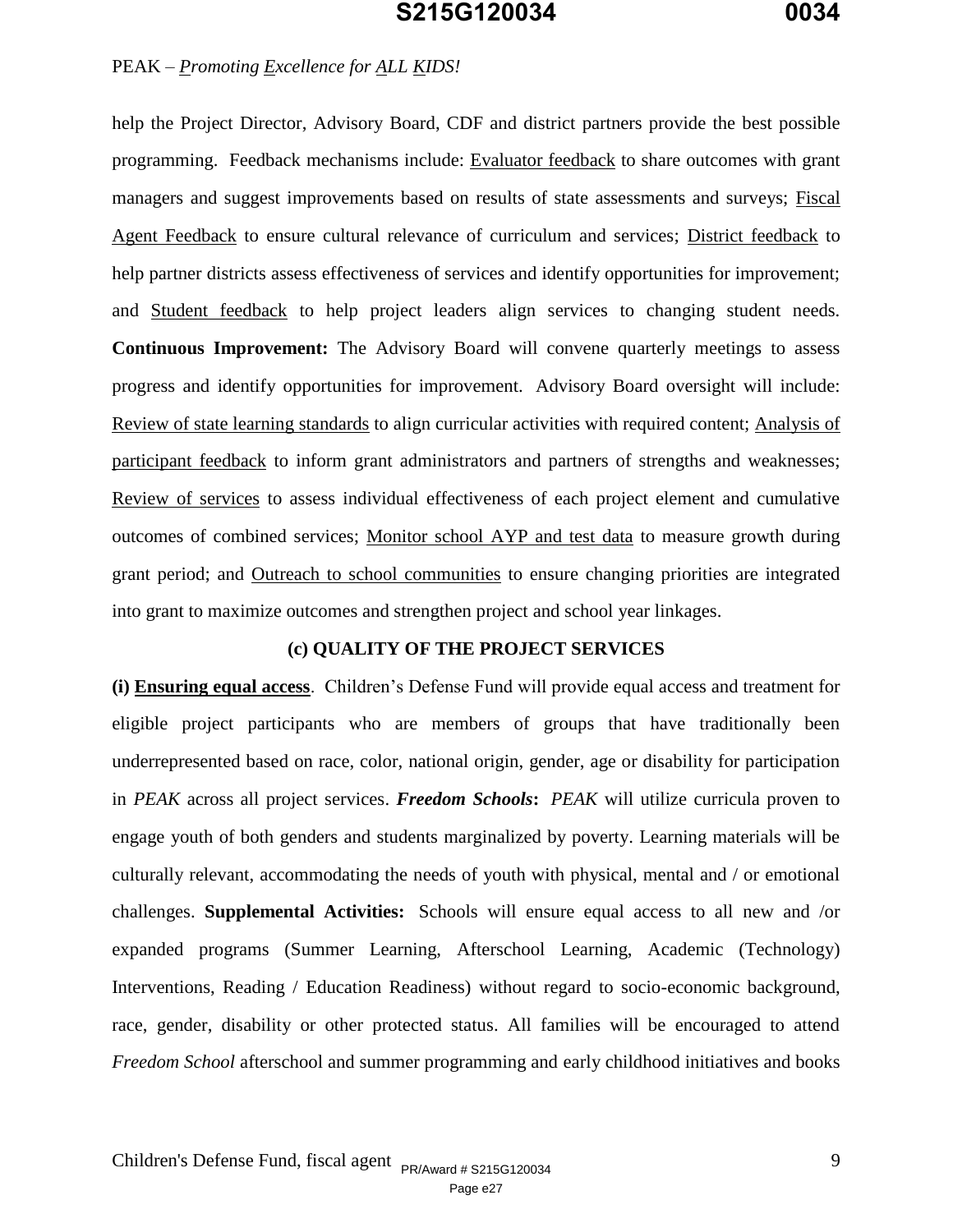#### PEAK *– Promoting Excellence for ALL KIDS!*

will be distributed at all age / grade levels. *PEAK* will comply with equal access regulations outlined in the General Education Provisions Act (GEPA) section 427.

**(ii) Services appropriate to needs of intended recipients, beneficiaries of those services.** *PEAK – Promoting Excellence for ALL KIDS!* **–** is a multi-layered project with services designed to prepare: 1) young learners [ages 3 and 4, K - 2]; 2) upper elementary learners [grades 3 - 5]; 3) intermediate learners [grades 6 - 8]; and 4) adolescent learners [Grades 9 - 12] to enter the appropriate next levels of education with the skills needed to be successful readers and students (**Absolute Priority**). *PEAK* project services, aligned to address needs, gaps and weaknesses*,* include: a) Summer Learning (**Gap 1**); b) After School Learning (**Gap 2**); c) Academic (Technology) Interventions [**Competitive Priority 2**] (**Gap 3**); d) Book Distributions (**Gap 4**); and e) Reading / Education Readiness - PreK to Grade 2 [**Competitive Priority 3**] (**Gap 5**). Services support three Tier 1 *Persistently Lowest-Performing Schools* [**Competitive Priority 1**], high needs urban and underserved rural schools [**Competitive Priority 4**].

**Layer 1 – Summer Learning (Gap 1):** Children's Defense Fund, national non-profit organization and fiscal agent, will partner with East Baton Rouge and Marlboro County schools to host annual, six-week, summer *Freedom Schools* serving approximately 650 high needs students, grades PreK – 12. *PEAK Freedom Schools*, based on a thoroughly tested and highly effective summer education model developed by CDF, will offer youth the opportunity to invest in their futures during intensive summer education that focuses on improving literacy skills. *Freedom School* components include: 1) Integrated Reading Curriculum; 2) Book Distribution; 3) Service Learning and 4) Parent/Community Engagement. **1) Integrated Reading Curriculum –** Daily instruction – provided by licensed, certified literacy / reading teachers and specially trained college students called Servant Leader Interns (see Management Plan) – will guide students through literacy-based explorations of fiction, nonfiction, poetry and journalism pieces to nurture a greater love for reading among students. Through individual and group exercises, students will develop reading competencies, enhance verbal communication and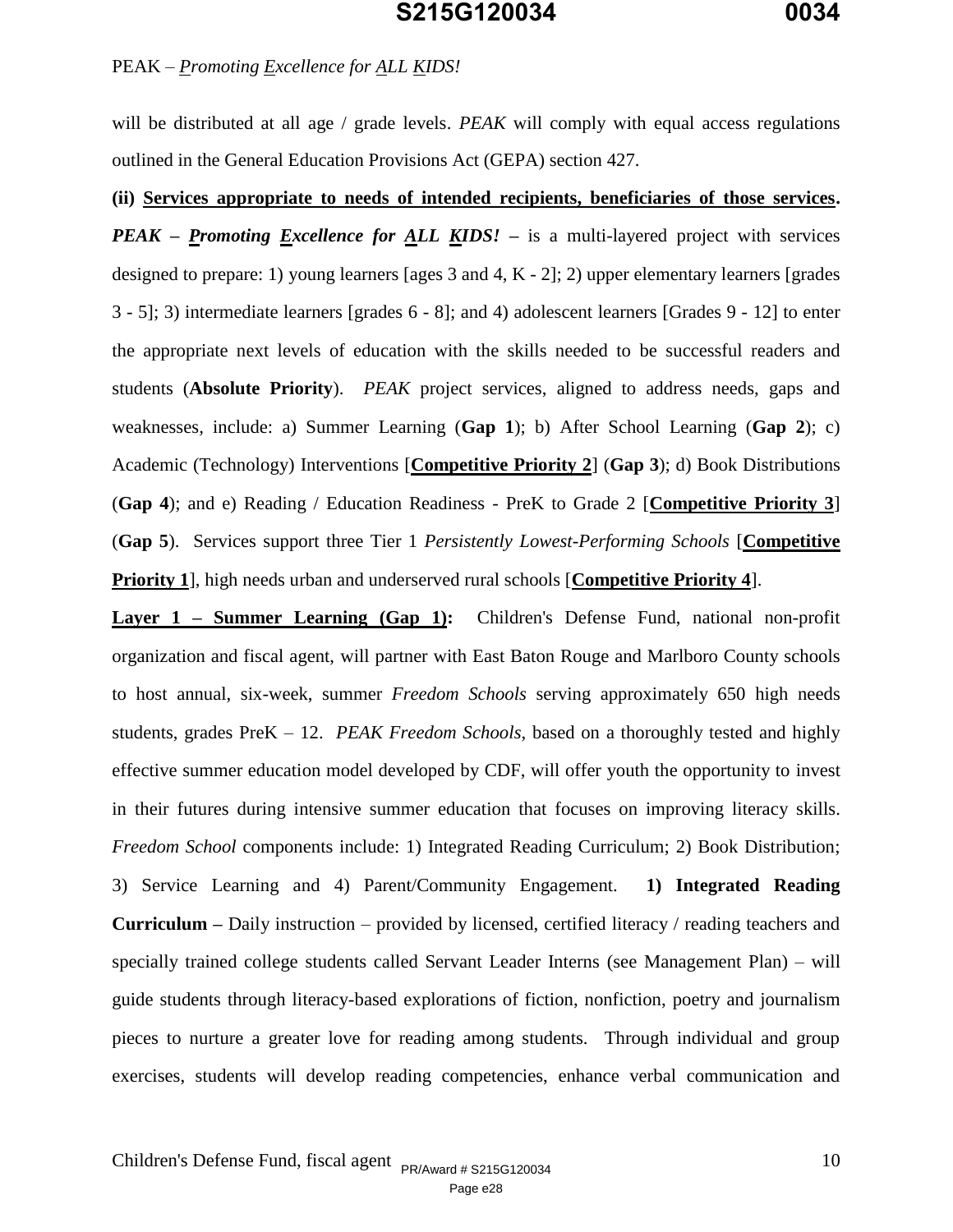#### PEAK *– Promoting Excellence for ALL KIDS!*

improve writing skills as they respond to literary works in classroom discussions, journals, essays and other activities. **2) Book Distribution**. Every student who participates in a *Freedom School* summer experience will receive a minimum of one book per week to take home and keep. Titles such as Lauren Thompson's *Ballerina Dreams* and Floyd Cooper's *Coming Home* reinforce themes of hope, love and making your dreams come true. Students who participate in summer school and afterschool will amass their own personal libraries. **3) Service Learning –** *PEAK Freedom Schools* will include service learning experiences for all students to reinforce the importance of civic engagement, community empowerment and compassion. A primary service learning initiative will link older *Freedom School* students with young learners (ages 3 and 4) attending EBR & MC preschools to increase teacher capacity to provide individualized instruction and assessment. **4) Parent / Community Engagement –** *Freedom Schools* will offer parents and families the support and skills they need to help their children succeed. Caregivers will serve as guest speakers; assist as classroom volunteers, supervise literacy activities; participate in informal reading activities and engage in community service projects.

| <b>PEAK Freedom School Daily Instructional Plan</b> |                                                                                               |                      |                    |                      |  |
|-----------------------------------------------------|-----------------------------------------------------------------------------------------------|----------------------|--------------------|----------------------|--|
|                                                     | <b>Morning Academic Instruction</b>                                                           |                      |                    |                      |  |
|                                                     | • Integrated Reading Curriculum using whole-class/group instruction to improve reading skills |                      |                    |                      |  |
|                                                     | • English / Language Arts Interventions; Differentiated Instruction by Servant Leader Interns |                      |                    |                      |  |
|                                                     | <b>Afternoon Academic Enrichment</b>                                                          |                      |                    |                      |  |
| <b>Monday</b>                                       | <b>Tuesday</b>                                                                                | Wednesday            | <b>Thursday</b>    | Friday               |  |
| • Read Aloud                                        | • ELA Activities                                                                              | • Read Aloud         | • ELA Activities   | $\bullet$ Technology |  |
| $\bullet$ Technology                                | • Service Learning                                                                            | $\bullet$ Technology | • Service Learning | • Project Learning   |  |

**Layer 2 – Afterschool Learning (Gap 2):** East Baton Rouge and Marlboro County schools will initiate 30-week, year-round *PEAK* afterschool programs that provide diverse learning and developmental programs for students, grades  $PreK - 12$ . Afterschool programs will serve up to 50 students per site during the regular school year. Weekly afterschool schedules will include: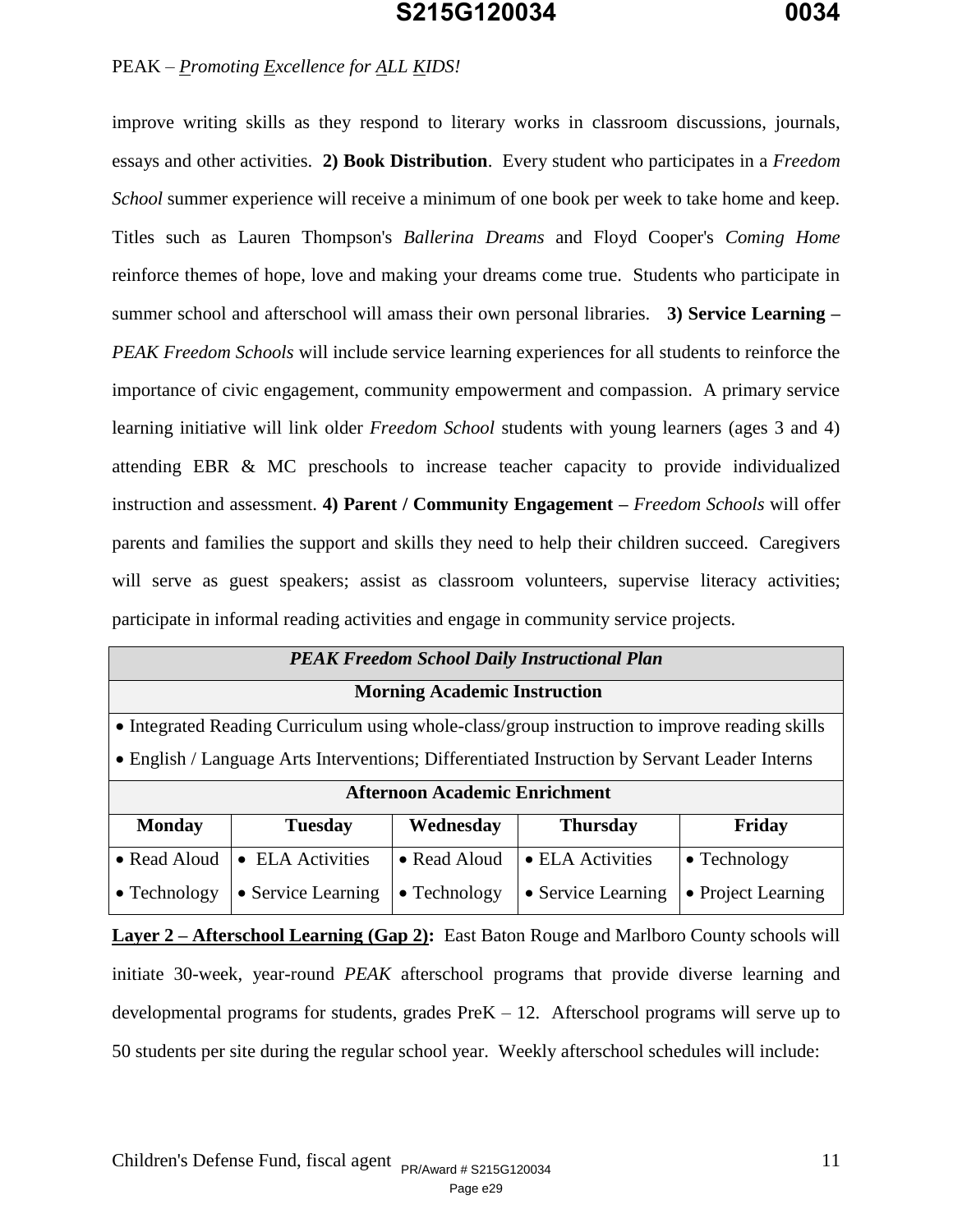PEAK *– Promoting Excellence for ALL KIDS!* 

- **Integrated Reading Curriculum (five days per week) –** Children's Defense Fund in collaboration with leading literacy experts has developed and refined a proprietary Integrated Reading Curriculum that nurtures growth of reading and writing skills while exposing students to culturally-relevant literary sources. The IRC serves as the foundation of the *Freedom School* model and supports learning across the core curriculum and all academic subjects. Literacy development will introduce youth to diverse literary genres and promote the development of inquisitive, self-directed learners. IRC instructional strategies include essay composition, group discussions, role-playing, journaling, peer presentations and games.
- **Academic Assistance (four days per week) –** *PEAK* will provide struggling youth with differentiated, targeted instruction to promote growth. *Freedom School* Servant Leader Interns will offer assistance across core academic subjects and will receive training to increase mastery and knowledge of LA & SC Learning Standards. Academic assistance will reduce homework frustration, improve reading and writing skills and increase achievement in core academic subjects. *Freedom Schools* will supplement direct instruction with technologybased learning software (*Accelerated Reader, Safari Montage*) that helps youth performing below standards close achievement gaps while providing 21st Century skills and advanced study across core subjects for gifted students performing above grade level benchmarks.
- **Enrichment (two days per week) –** *PEAK Freedom Schools* will adopt an Enrichment Week approach that supplements daily Integrated Reading Curriculum instruction with literacy exercises that provide in-depth exploration of themes embedded in core content standards. Enrichment topics will alternate across diverse subjects (sciences, social studies, mathematics, English language arts and cultural studies) on a weekly basis to link literacy development to growth in content knowledge aligned to topics taught in school classrooms.
- Youth Development (one day per week) High schools will supplement the afterschool *Freedom School* model with postsecondary education awareness activities for students and families. *PEAK* grant managers will invite representatives from college academic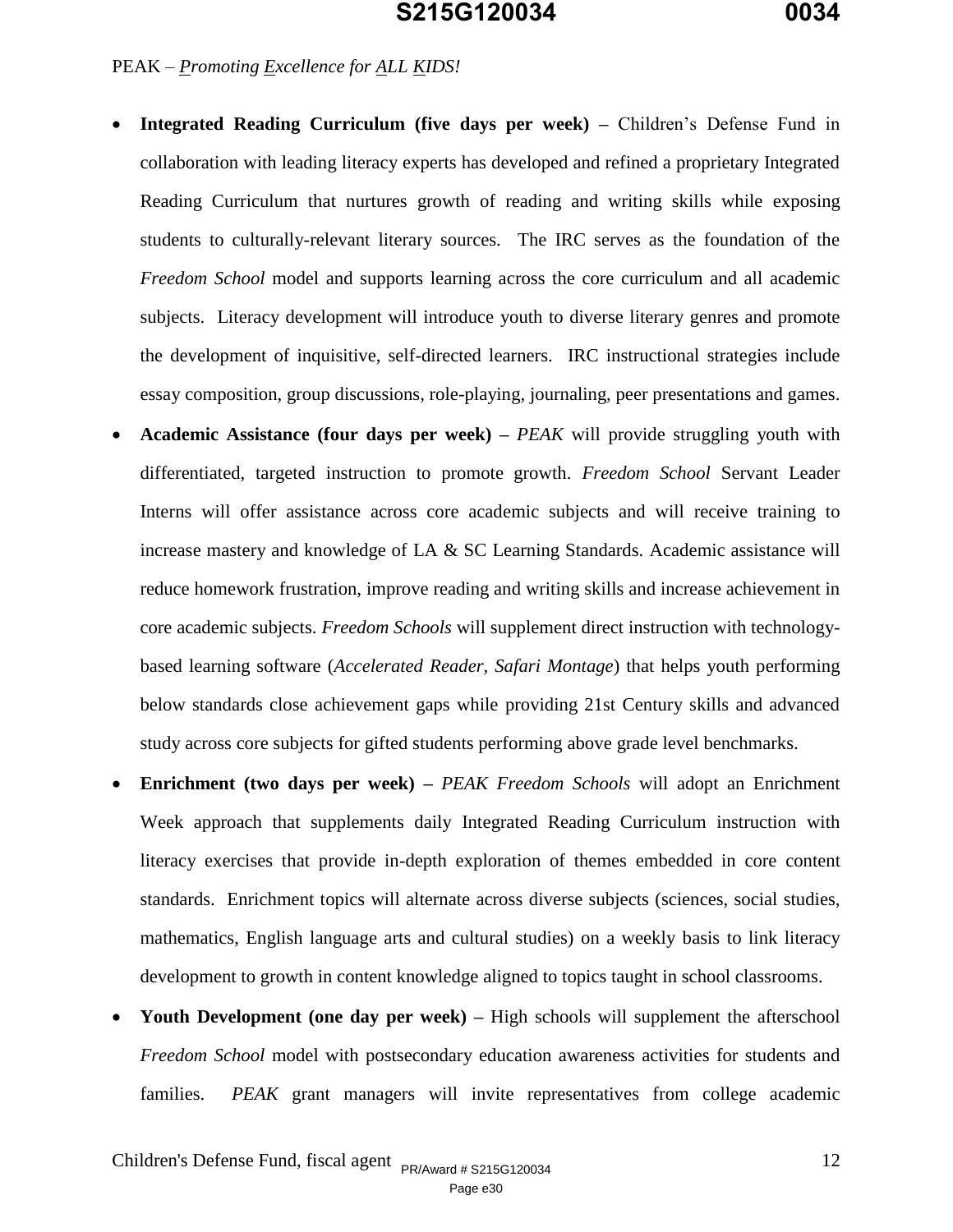departments to present to youth and families to expose students to diverse postsecondary education fields of study and related careers. Elementary/middle school Youth Development activities will focus on project-based/service learning activities to nurture skills and talents.

**Layer 3 – Academic Interventions Utilizing Technology (Gap 3):** Children's Defense Fund seeks to augment the *Freedom School* literacy experience with individualized interventions that improve fundamental literacy for youth performing below grade level standards. Research and practical knowledge indicate youth must first develop functional reading and language skills before programs can effectively nurture individual growth and interest in literacy topics. Teachers will provide one-on-one and group instruction to teach fundamental skills using validated, research-based instructional models incorporating technology, including: *Accelerated Reader***:** Struggling as well as capable and excellent readers will benefit from the acquisition of *Accelerated Reader* software. Programming is scientifically matched to individual Lexile reading level as students use technology to improve their reading skills. Instantaneous electronic feedback allows teachers to use performance data to inform instruction. The goal of the program is to help all students become thoughtful, purposeful and independent readers by increasing reading vocabulary, comprehension, writing proficiency and performance. *Accelerated Reader*  will provide individual and small group instruction delivered by licensed, certified teachers, assisted by servant leader interns, during extended reading periods. Intervention periods will supplement rather than supplant daily *Freedom School* Integrated Reading Curriculum activities and provide low-performing students with a double dose of literacy instruction. *Safari Montage***:** *PEAK* will equip East Baton Rouge and Marlboro County school-based *Freedom Schools* with *SAFARI Montage,* an advanced, continuously upgradable, technology-based educational server preloaded with content from highly-regarded education media providers, including NASA, National Geographic, History Channel, Underground Railroad Freedom Center, Scholastic, Mathscool, CyberScience Interactive, Disney, Schlessinger and more. *SAFARI Montage* provides teachers with video, podcasts, virtual excursions and interactive,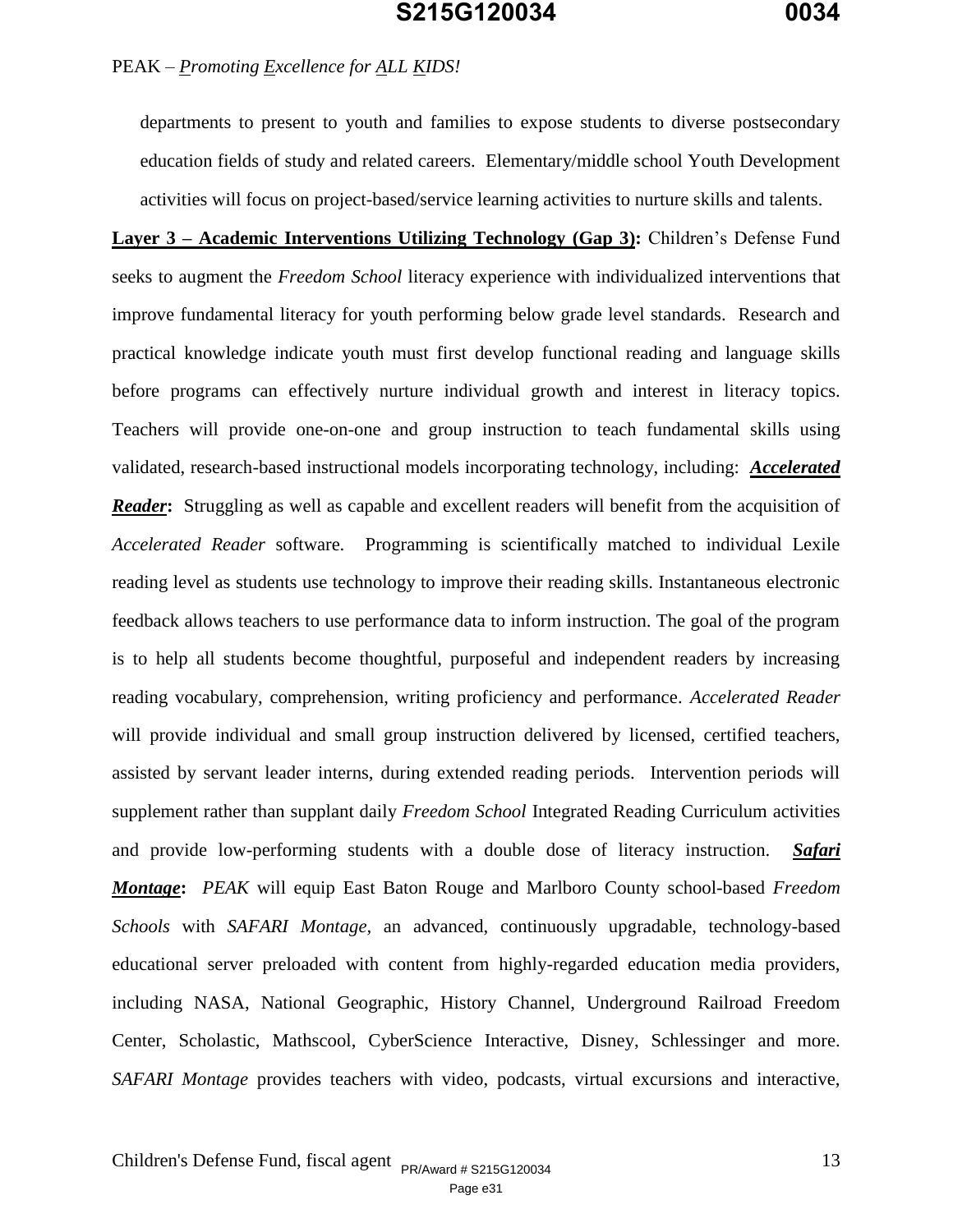#### PEAK *– Promoting Excellence for ALL KIDS!*

exploratory learning activities. In addition to preloaded content, teachers can upload and manage customized digital content and disseminate to users, including families through home access. *SAFARI Montage* offers its users the world and will greatly enrich school library media centers.

**Layer 4 Book Distributions (Gap 4):** *PEAK* includes a national book distribution strategy across a broad constituency of stakeholders to increase student access to reading materials:

*East Baton Rouge / Marlboro County Students***:** The *PEAK* Advisory Board, in collaboration with participating districts, will choose approximately 175 titles per each of the four CDF reading levels (Grades PreK-2; Grades 3-5; Grades 6-8; Grades 9-12) to include in the year round *Freedom Schools* experience. This core reading list will guide literacy instruction and IRC activities across all learning / grade levels. During implementation of *PEAK*, children enrolled in *Freedom Schools* will be given one book per week to grow family libraries, ie: a minimum of 23,400 books will be given to 650 low-income, EBR and MC students (36 books per child).

*PEAK School Libraries***:** Participating elementary, middle and *Tier 1 Persistently Lowest Performing* high schools (total of 34 schools across two districts) will receive an extensive collection of 2,000 to 2,500 books per year to enhance inadequate, dated library media center collections. Enhanced reading materials will reflect diverse content across core academic subjects and include *Freedom School* reading collections. Site Coordinators will collaborate with district personnel to select materials that fill gaps in library media center collections.

*National Distribution***:** Children's Defense Fund operates 151 *Freedom Schools* serving 87 communities in 27 states. *PEAK* will distribute books to students and families engaged in the CDF national *Freedom Schools* network in compliance with grant eligibility criteria and priority preference: a) books will be distributed to *Freedom Schools'* students enrolled in sites serving communities with a minimum 25% Census Poverty Index; and b) reside in communities served by schools designated as *Tier 1 or Tier 2 Persistently Lowest-Performing Schools*. The Project Director will identify eligible sites that meet both Census Poverty and Tier requirements each year of the grant to ensure book distribution activities meet grant program requirements. *PEAK*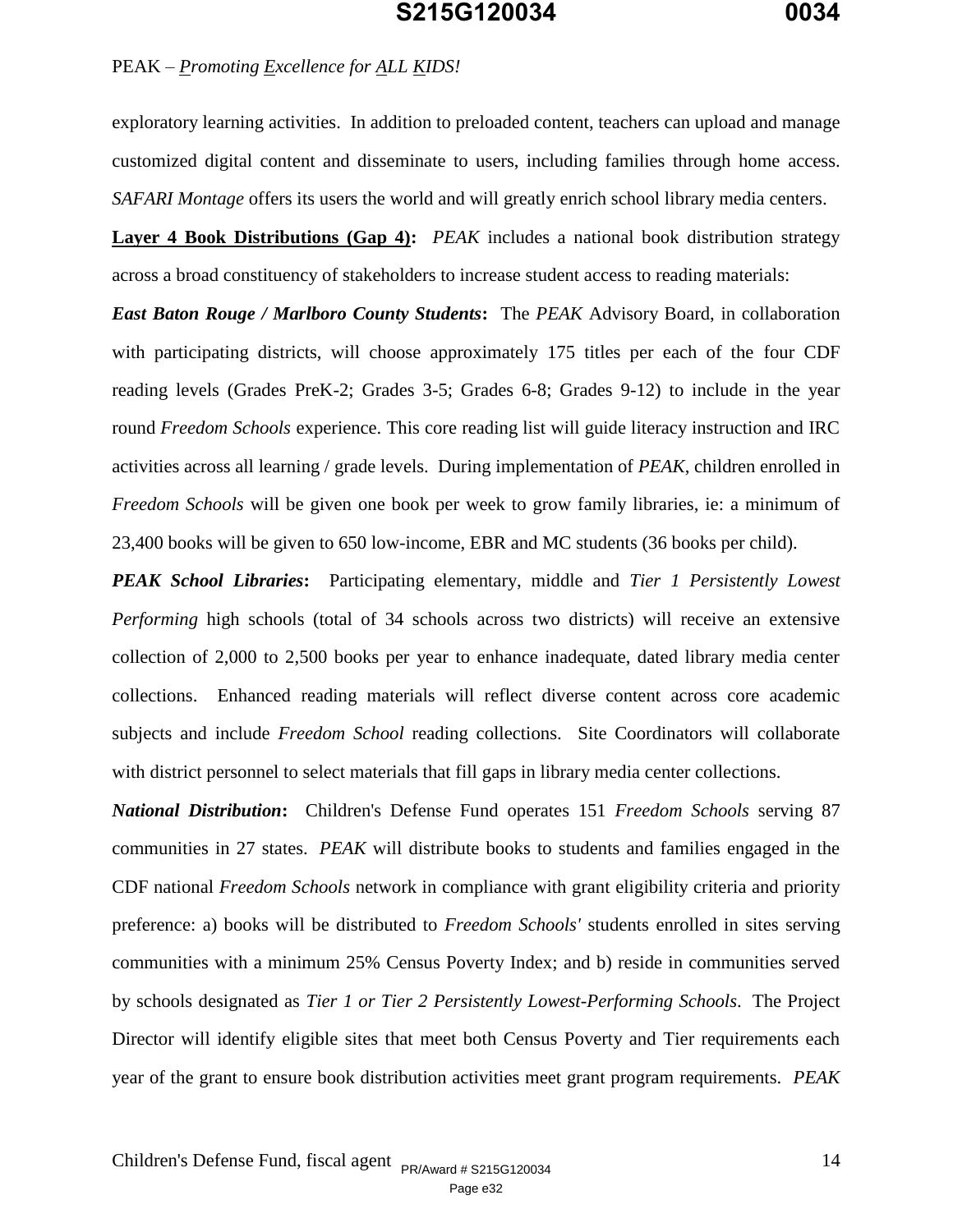### PEAK *– Promoting Excellence for ALL KIDS!*

will fund the acquisition of approximately 300 age-appropriate books for each eligible location, doubling the number of books each child is able to take home - from six to twelve per year.

These three distribution protocols will deliver 145,200 books per year to our highest needs youth. **Layer 5 – Reading / Education Readiness (Gap 5):** *PEAK* will promote the reading and education readiness of PreK - Grade 2 learners as they prepare to enter higher levels of academic study. Readiness activities will include: 1) Assessment; and 2) Early Childhood Preparation. **Assessment:** A licensed, certified early childhood teacher will facilitate completion of student assessments for young learners enrolled in EBR and MC *Early Literacy Freedom Schools* (ages 3 and 4) using *STAR Early Learning Assessment*. Pre-instructional assessments will provide early childhood educators and interns with information needed to identify individual learning needs and develop appropriate intervention plans. Upon completion of *Early Literacy Freedom School*s, teachers will conduct post-assessments to monitor growth. Results will be shared with school district teachers and counselors to inform elementary school educators of the performance levels of incoming students. **Early Childhood Preparation:** East Baton Rouge and Marlboro County will host *Early Literacy Freedom Schools* (*ELFS*) for young learners ages 3-7 (enrollment of up to 100 students in each district). The *ELFS* curriculum was developed by CDF in collaboration with the National Children's Museum in Washington, D.C. and piloted in Marlboro County during summer 2012. *PEAK* will scale up early literacy programming in East Baton Rouge and Marlboro County *Freedom Schools*, measuring its effectiveness in developing pre-reading / early literacy skills among young learners in high-needs communities.

**(iii) Training sufficient to lead to improvements**. *PEAK* will include specialized professional development and training for all project personnel, including the Project Director, Site Coordinators, *Freedom School* Teachers and Servant Leader Interns. Targeted professional development will ensure that *PEAK Freedom Schools* are implemented with fidelity to the Children's Defense Fund model while fully integrating enhancements that promise to elevate the quality of student services. Professional development – offered by Children's Defense Fund *Freedom Schools* experts at the CDF Haley Farm retreat, education specialists from the National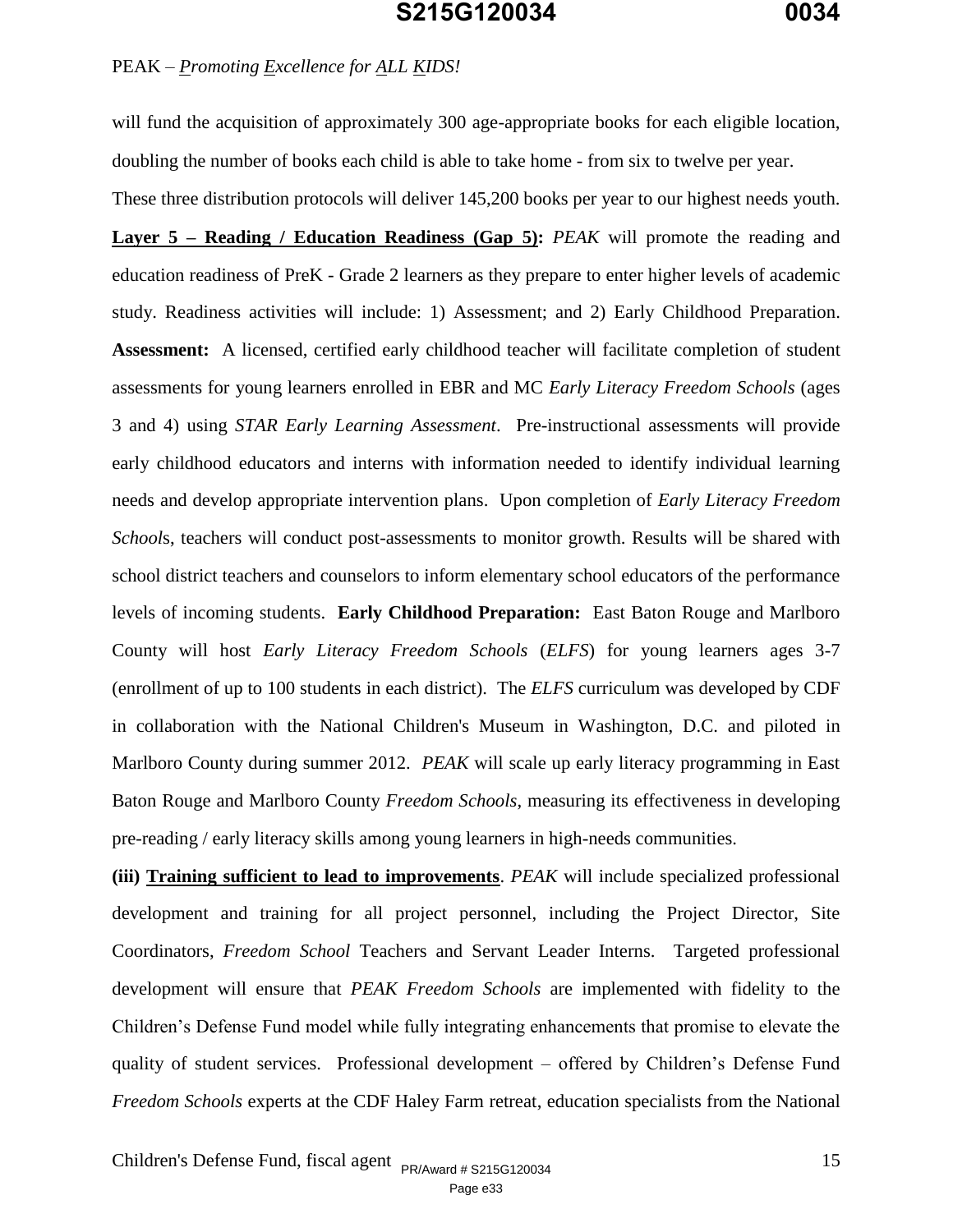#### PEAK *– Promoting Excellence for ALL KIDS!*

Children's Museum, curricular vendors (*Accelerated Reader* / *Safari Montage*), assessment experts and East Baton Rouge and Marlboro County academic leaders – will ensure grant staff possess the expertise needed to implement *PEAK*. Professional development will include:

| <b>Provider</b> | <b>Content / Topics</b>                                                          | <b>Duration</b> |
|-----------------|----------------------------------------------------------------------------------|-----------------|
| <b>CDF</b>      | Freedom Schools model training for PEAK Project Director, Site                   |                 |
| <b>National</b> | Coordinators and Freedom Schools teachers / servant leader interns.              | $10$ -day       |
| <b>Training</b> | Summer / Afterschool <i>Integrated Reading Curriculum</i> training for Project   | training        |
| <b>Center</b>   | Director, Site Coordinators and Freedom Schools educators / interns.             |                 |
| <b>National</b> | <i>Early Literacy</i> curriculum training for <i>PEAK</i> Project Director, Site |                 |
| Children's      | Coordinators and <i>Freedom Schools</i> teachers / servant leader interns.       | 5-day           |
| <b>Museum</b>   | • Early literacy assessment training for Freedom Schools educators.              | training        |
| Accelerated     | • Accelerated Reader training for library media specialists, classroom           |                 |
| Reader /        | teachers and Freedom Schools educators.                                          | $2$ -day        |
| Safari          | Safari Montage training for library media specialists, classroom teachers        | training        |
| <b>Montage</b>  | and Freedom Schools educators.                                                   |                 |

Implementation of *PEAK* will promote growth in literacy achievement across preschool, elementary, middle and high school students and ensure all children can read and succeed.

#### **(d) ADEQUACY OF RESOURCES**

Established in 1973, Children's Defense Fund is a national, non-profit organization with the capacity to work for children at federal, state and community levels. With headquarters in Washington, D.C., offices in California, Minnesota, Mississippi, New York, Louisiana, Ohio, South Carolina and Texas, CDF possesses extensive resources and expertise serving highest needs youth. In the past 20 years, CDF *Freedom Schools* have served 87 communities in 27 states. CDF maintains linkages with institutions of higher education, curricular specialists and education experts that enrich organizational capacity to sustain outstanding education programs.

**(i) Costs are Reasonable in Relation to Objectives**.*PEAK* was designed to provide a cost effective way to deliver services to high needs urban and rural students of poverty. Across the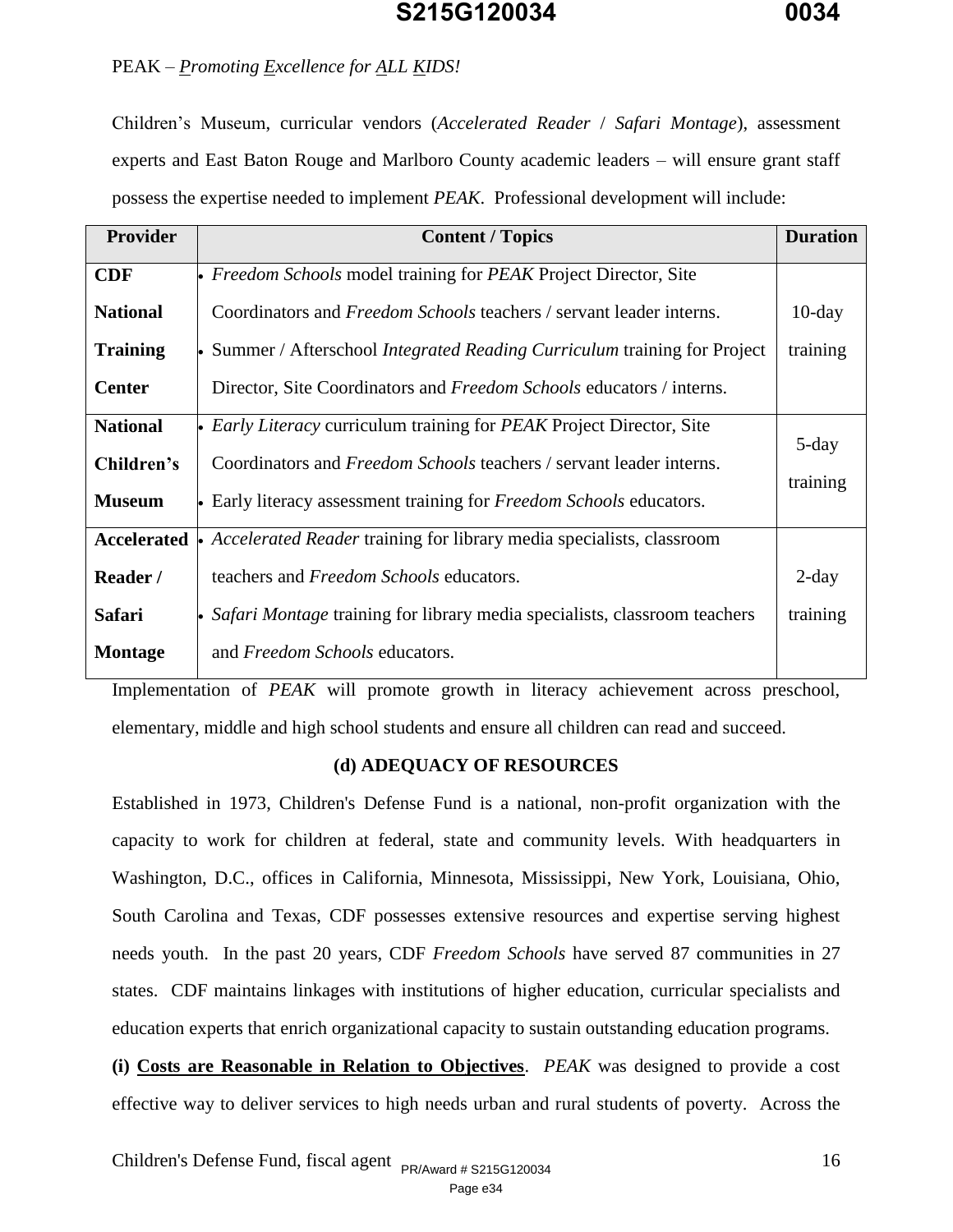#### PEAK *– Promoting Excellence for ALL KIDS!*

five service layers – Summer Learning, After School Learning, Academic Interventions Using Technology, Book Distribution and Early Childhood Reading / Education Readiness – there is tremendous value for the dollar. The six-week summer and 30-week afterschool *Freedom Schools* are the centerpiece of the proposal and account for approximately of the total budget. Book distribution makes up of the total budget and the *Early Literacy Freedom School* and Reading / Readiness activities represent of the request. Three percent of requested funds will support academic interventions and technology-based learning resources. More than of the budget is allocated to vital academic components that directly serve students. Other Costs: the project director, required travel, evaluation and administrative costs.

**(ii) Costs are Reasonable in Relation to Persons Served**.*PEAK* will provide a tremendous opportunity for CDF to partner with two school districts to invest in quality learning experiences that promote achievement while remaining fiscally efficient. *PEAK* will serve 19,027 students (ages  $3 - 4$  and Grades K - 12), enrolled in 2 PreK, 21 elementary (K-5), 10 middle (Gr 6-8) and 3 high schools (Gr 10-12). The average cost per student of the project is based on 225 operating days during the school year and summer – less than the cost of . Direct instructional programming will serve a minimum of 200 PreK - 2 students, a minimum of 150 elementary students (Grades 3-5) and a minimum of 300 secondary students (Grades 6 - 12) per year across five layers of service. Cost of direct instruction is per student served. In addition, 7,550 *Freedom Schools* students at 151 current sites will be served by book distribution. *PEAK* expenditures will comply with all federal guidelines and, upon funding, the Project Director and Site Coordinators will work with the Advisory Board to assimilate *Freedom Schools* into each school community to grow and sustain after the 24 month grant period ends.

#### **(e) QUALITY OF THE MANAGEMENT PLAN**

**(i) Adequacy of Management Plan**. A strong grant management plan will enable Children's Defense Fund to successfully implement *PEAK* and promote the achievement of identified project goals, objectives and outcomes. Grant management will focus efforts on the following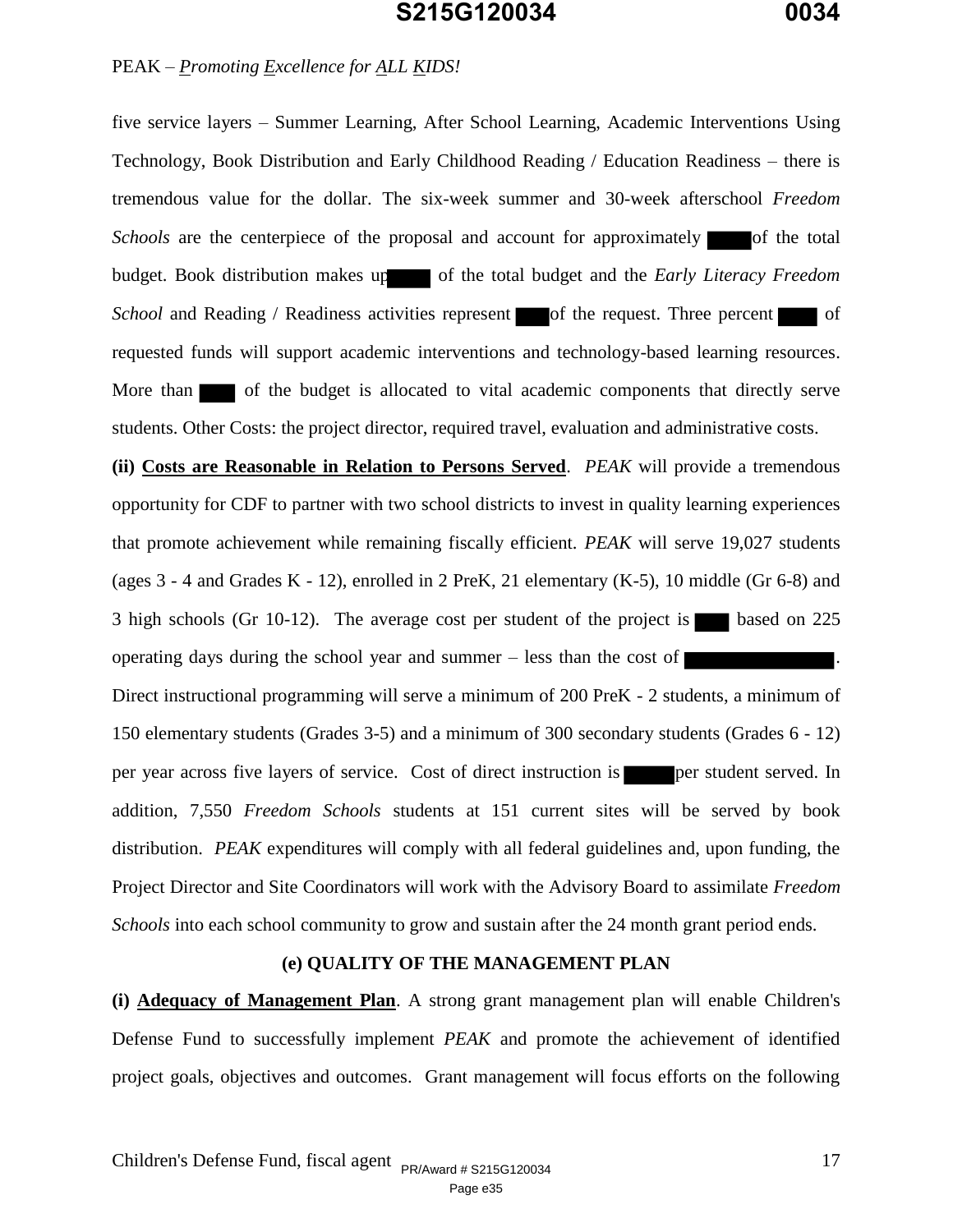#### PEAK *– Promoting Excellence for ALL KIDS!*

progress-monitoring and oversight strategies to increase sustainability of outcomes and services: **On Time:** While Children's Defense Fund – applicant and fiscal agent – is ultimately responsible for administering *PEAK,* the project is designed to foster a collective decision-making process across two high needs school districts, one urban and one rural, facilitating collaboration and autonomous prioritization of needs. Administrators have prioritized gaps identified during the needs assessment and will coordinate delivery of services across grade levels, schools and communities as allowed in the RFP. While overlapping / common needs exist among EBR and MC schools, prioritization of those needs – based on ongoing analysis of student and community data – will allow both districts to ensure that *PEAK* responds, over the life of the grant and beyond, to the unique conditions impacting participating PreK through Grade 12 students. **Within Budget**: CDF and school district partners will collaborate to maximize the use of local funds, in-kind services and grant resources. The Planning Task Force designed the budget to meet program goals and objectives, emphasizing inclusive education strategies that provide equal access for all youth and families while meeting required state standards and promoting the goals of the *Innovative Approaches to Literacy* program. Each budget line item is linked to one or more of the Absolute and Competitive Priority components and grant services. The budget is fiscally efficient while providing sufficient funds for targeted, comprehensive programming. The Project Director and CDF Finance Office will manage expenditures in accordance with appropriate state spending regulations and will prioritize allocations to ensure completion of the project. The Project Director and Advisory Board will coordinate with schools and partners to identify complementary programming and funds that expand the reach of *PEAK* and sustain systemic changes initiated during the grant period. *PEAK* **Timeline**: The Task Force has developed a detailed timeline with defined responsibilities and milestones to guide implementation of *PEAK*. The Project Director / Evaluation Team will use the timeline below to monitor progress during the 24-month grant period: October 1, 2012 - September 30, 2014.

### *PEAK* **IMPLEMENTATION TIMELINE\* (see pg. 25 for Evaluation Timeline)**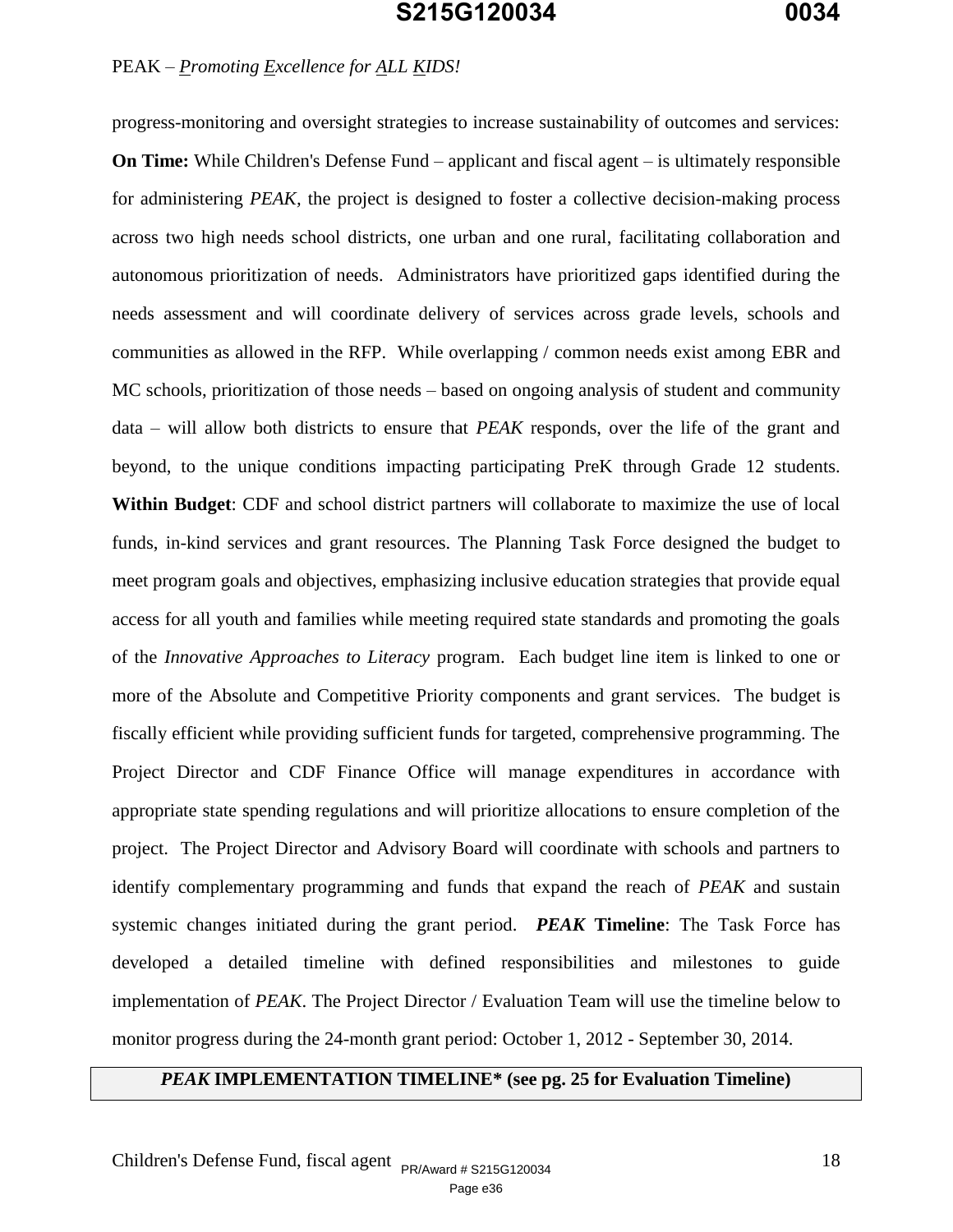|  | PEAK - Promoting Excellence for ALL KIDS! |
|--|-------------------------------------------|
|  |                                           |

| KEY: Advisory Board (AB); Project Director (PD); Site Coordinators (SC); Evaluation Team (ET) |                                                   |  |  |  |
|-----------------------------------------------------------------------------------------------|---------------------------------------------------|--|--|--|
| ONGOING: Freedom Schools, Qtrly AB Mtgs; Buy/Distribute Books; Trainings; Sharing Results     |                                                   |  |  |  |
| Quarters $1$ (Oct - Dec) & $2$ (Jan - Mar)                                                    | Quarters $3$ (Apr - June) & $4$ (July - Sept)     |  |  |  |
|                                                                                               | Year 1                                            |  |  |  |
| Q1: Hire Project Director (CDF); Convene                                                      | Q3: Order & deliver books (AA); Summer            |  |  |  |
| Advisory Board (PD); Schedule trainings (SC);                                                 | <i>Freedom Schools</i> (CDF); Q4: Wrap Yr 1       |  |  |  |
| Order materials/software (AA); Align                                                          | activities (All); Prepare Year 1 APR (ET, PD);    |  |  |  |
| curriculum to LA/SC standards (CDF); $Q2$ :                                                   | Plan Year 2 (All); Sustainability planning (All); |  |  |  |
| Assess PreK (T); Trainings (All); After school                                                | Share results with AB/boards (PD, ET); Yr 2       |  |  |  |
| <i>Freedom Schools</i> (SC); Order books (AA)                                                 | Afterschool Freedom Schools (CDF); Trainings      |  |  |  |
| Year 2                                                                                        |                                                   |  |  |  |
| Schedule trainings (SC); Order materials/                                                     | Summer Freedom Schools (CDF); Post-surveys,       |  |  |  |
| software (AA); Assess early learners (T); Attend                                              | yr end data (ET, PD); Wrap Yr 2 activities (All); |  |  |  |
| trainings (PD, SC, T); Continue Afterschool                                                   | Prepare Year 2 APR (ET, PD); Share results        |  |  |  |
| Freedom Schools (SC); Order/deliver bks (AA)                                                  | (PD, ET); Execute Sustainability (All)            |  |  |  |
| *Expanded timeline will be developed by collaborative Advisory Board upon receipt of funding. |                                                   |  |  |  |

**(ii) Time Commitments of Key Personnel are Adequate***.* Management of *PEAK* will be a collaborative effort linking CDF and district partners guided by the following key management personnel: **1)** *PEAK* **Advisory Board (Quarterly):** Including representatives from CDF, EBR and MC, the AB will provide ongoing implementation and management guidance to the *PEAK* Project Director. The Advisory Board will meet quarterly to monitor implementation progress aligned to the Absolute Priority / Competitive Preferences and measure outcomes compared to the goals and objectives specified in the *Evaluation Section* of this proposal. The Advisory Board will provide guidance to the Project Director to facilitate efficient expenditure of funds and promote collaborative activities, building longstanding community partnerships that sustain services beyond the grant. **2) Project Director (1.0 FTE):** The Project Director will serve as the primary grant administrator and will be charged with successful completion of all elements of the grant management plan. The PD will oversee delivery of services, monitor expenditures, review data and outcomes to inform decision-making, chair the *PEAK* Advisory Board and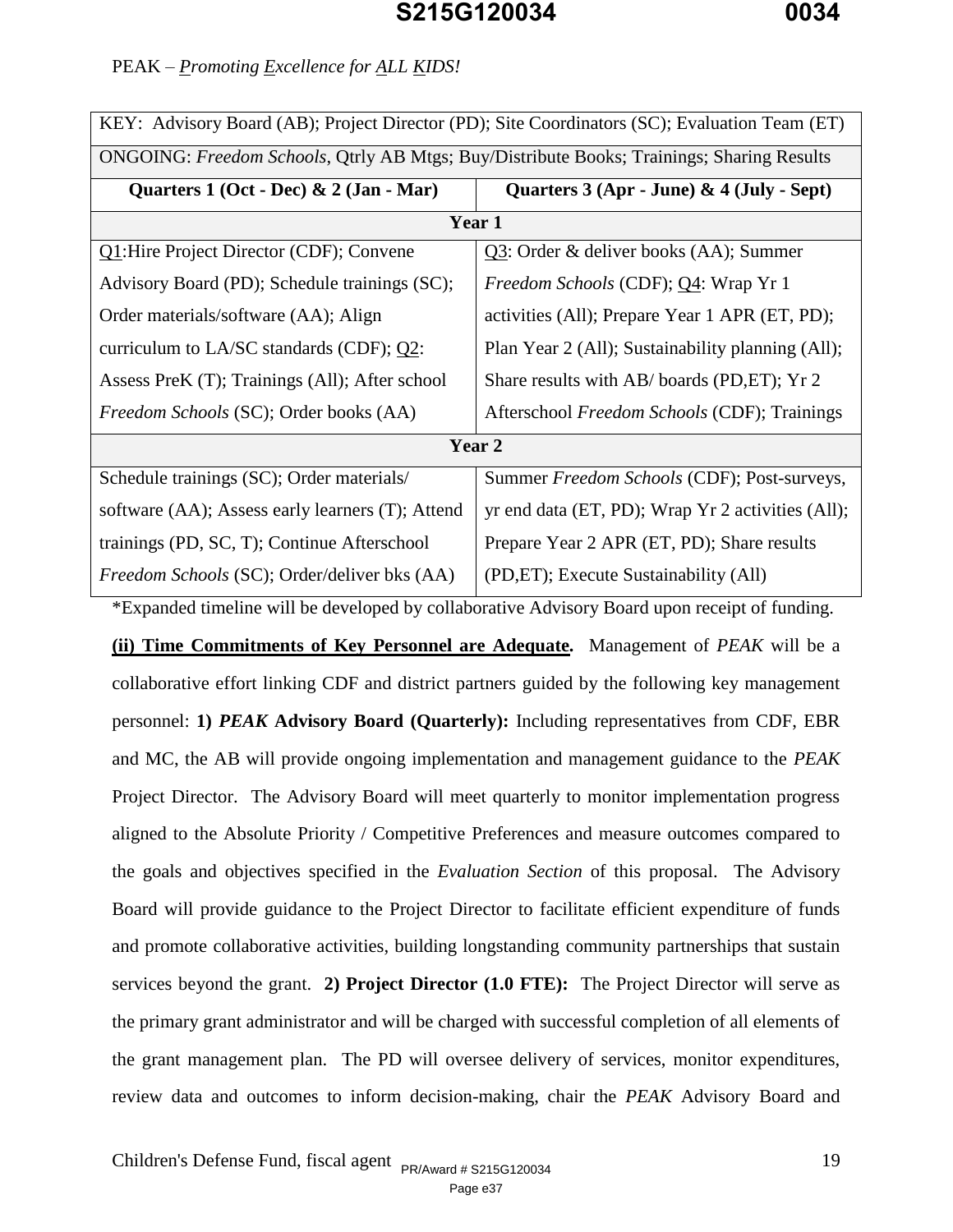### PEAK *– Promoting Excellence for ALL KIDS!*

facilitate linkages with district and national *Freedom Schools* partners. The Project Director will coordinate evaluation activities with an external evaluation firm to assess outcomes of *PEAK* (see *Evaluation* section). **3) PEAK Site Coordinators (2.0 FTEs):** Overseeing the daily operations of *PEAK* in EBR and MC, SC's will manage local personnel, recruit students/families and build linkages with the community. **4)** *Freedom School* **Teachers & Servant Leader Interns**: A total of 28 certified teachers and 70 servant leader interns will be responsible for the day-to-day operation of each *Freedom School* (four per district, eight total sites). Teachers and Interns (pre-service teachers pursuing degrees / certification from accredited Teacher Education college programs) will receive specialized training from CDF to provide daily instruction to students enrolled in after school and summer *Freedom Schools*. Teachers will deliver whole group instruction and work with students using *Accelerated Reader*. Interns will provide differentiated instruction to individual students and small groups of students. Working as a team, teachers and interns will implement CDF's *Integrated Reading Curriculum*, facilitate Service Learning and Project-based Learning activities and collaborate with the Project Director to facilitate communication with parents and partner school faculty and administration. **5) Administrative Assistant (0.4 FTE):** CDF will hire a part-time Administrative Assistant to support the Project Director during the two-year project and manage logistics of the book distribution strategy. **6) Principal Investigator:** An external evaluation team will engage in ongoing / monthly activities to implement an effective evaluation plan, collect and analyze outcome data, assess performance measures, prepare reports and provide improvement feedback.

**(iii) Adequacy of Mechanisms Ensuring High Quality Products / Services.** Effective grant management will include well-defined procedures that provide an administrative process to accomplish the goals and objectives of *PEAK.* Management plan procedures include the following steps: **(1) Initiate Grant –** CDF will hire staff and host briefing with districts to launch *PEAK*; **(2) Implement Records Management Protocol –** Project Director will maintain program file to document implementation, evaluation and fiscal milestones, from grant award through completion; **(3) Implement Fiscal Management Protocol –** CDF Finance Office will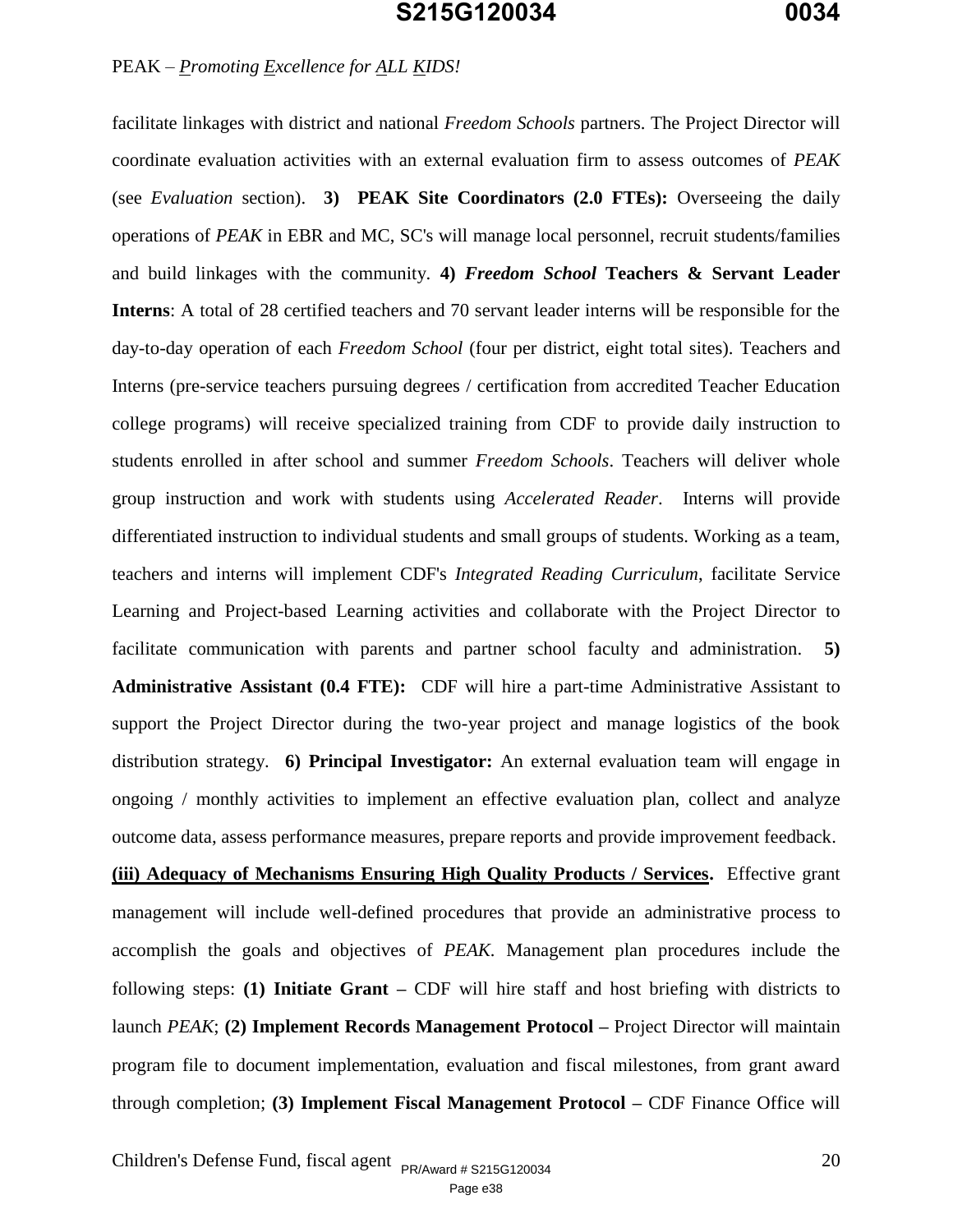#### PEAK *– Promoting Excellence for ALL KIDS!*

establish a system of accounting, cost management, reporting and auditing to promote efficient expenditure of funds; **(4) Implement Action Model –** Project Director, Advisory Board and Evaluation Team will develop / revise action model to identify project components and services linked to *PEAK* Timeline to ensure completion of all project design layers; **(5) Implement Goods / Services Management Protocol –** CDF will implement protocol to procure goods / services and manage acquisitions in compliance with applicable regulations; **(6) Implement Evaluation Plan –** Project Director and Evaluation Team will sustain ongoing evaluation to measure outcomes, collect feedback needed to promote improvement and provide leaders with a step-by-step process/detailed timelines that ensure completion of all activities and services.

#### **(f) QUALITY OF THE PROJECT EVALUATION**

Children's Defense Fund plans to contract with EduShift, Inc., a 12-year-old research/evaluation organization, to conduct process/outcome evaluation promoting continuous quality improvement throughout the duration of *PEAK*. Senior Investigator, Carol Guse, is a seasoned grants administrator and evaluator. She has served as principal investigator in over 250 federal/state government grants; taught as an instructor with Indiana University and St. Francis College; possesses substantial experience administering federal, state and foundation grants and conducted program evaluations for the United States, Michigan and Indiana Departments of Education as well as school districts across the country. With a strong background in education, grant administration, accounting, auditing and evaluation, Guse and her team of grants professionals contribute valuable experience and expertise to *PEAK*.

**(i) Objective Performance Measures Produce Quantitative and Qualitative Data.** Evaluators will utilize the research-based *FORECAST* model (*FORmative Evaluation, Consultation, And System Techniques*) to evaluate *PEAK*. *FORECAST* employs four components to provide practitioners with a structured approach to evaluation, aligned to diverse variables:

| <b>MODEL</b>  | Create action model of grant program to guide implementation   |
|---------------|----------------------------------------------------------------|
| <b>MARKER</b> | Identify indicators of progress to assess achievement of model |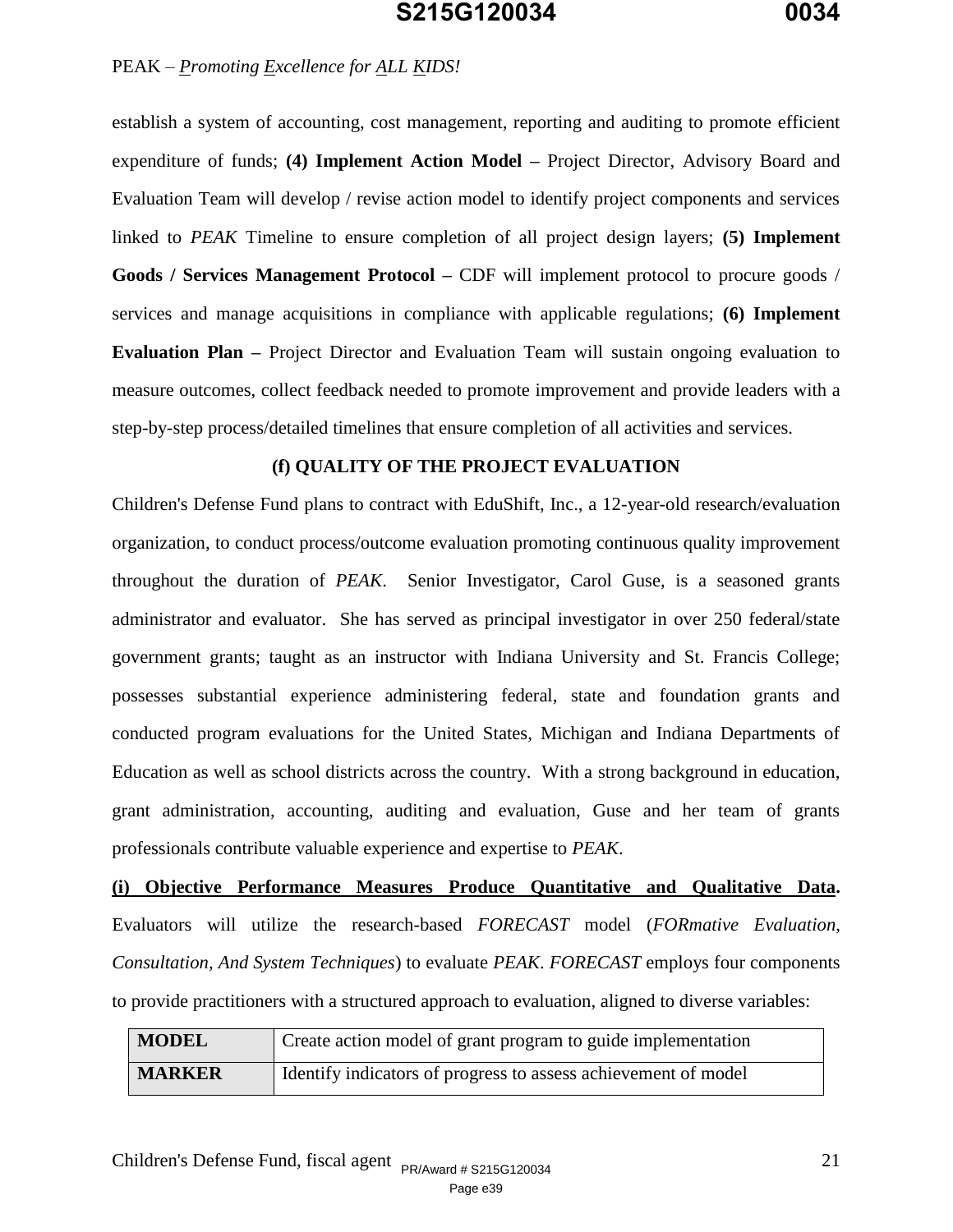| <b>MEASURE</b> | Develop measures that evaluate achievement of markers        |
|----------------|--------------------------------------------------------------|
| <b>MEANING</b> | Assess outcomes using data from measures to determine impact |

Use of the model will facilitate evaluation of process / outcome objectives to yield reliable data:

- Model: EduShift will construct an action model for each year of the grant that includes all events and links the implementation timeline with evaluation activities to ensure all facets of the evaluation process are aligned to the project and all evaluation steps are completed.
- Marker: Evaluation team will collect baseline data and identify annual benchmarks based on performance measures to help grant administrators determine if progress is sufficient to promote attainment of objectives. Performance measures include annual growth targets; evaluators will use baseline data as a comparison to determine the magnitude of results.
- Measure: Evaluators, grant personnel, partners and participants will implement assessment tools (state content exams, surveys, focus groups) aligned to *PEAK* strategies to collect data. Data analysis will explore statistical relationships between services and outcomes.
- Meaning: Results of data analysis will equip evaluators and grant managers with outcome indicators needed to draw conclusions and assess strengths and weaknesses. Interpretation of data will provide feedback that helps stakeholders make informed decisions about the effectiveness of *PEAK* strategies (Summer and After School *Freedom Schools* Integrated Reading, *Accelerated Reader, Safari Montage, STAR Early Childhood Assessment)*.

Utilization of the *FORECAST* model will provide evaluators, the Project Director and Advisory Board with feedback regarding the unique effects of specific program elements. Evaluation will include both process and outcome assessment. **Process Evaluation:** Process evaluation will provide feedback pertaining to the achievement of operational benchmarks in accordance with proposed timelines. Process measures will ensure that all project activities occur in a timely manner so that completion of the project will yield outcomes. An expanded *PEAK* Timeline and *FORECAST* action model will serve as process evaluation tools allowing EduShift to determine compliance with the scope and schedule of the proposed project. **Outcome Evaluation:**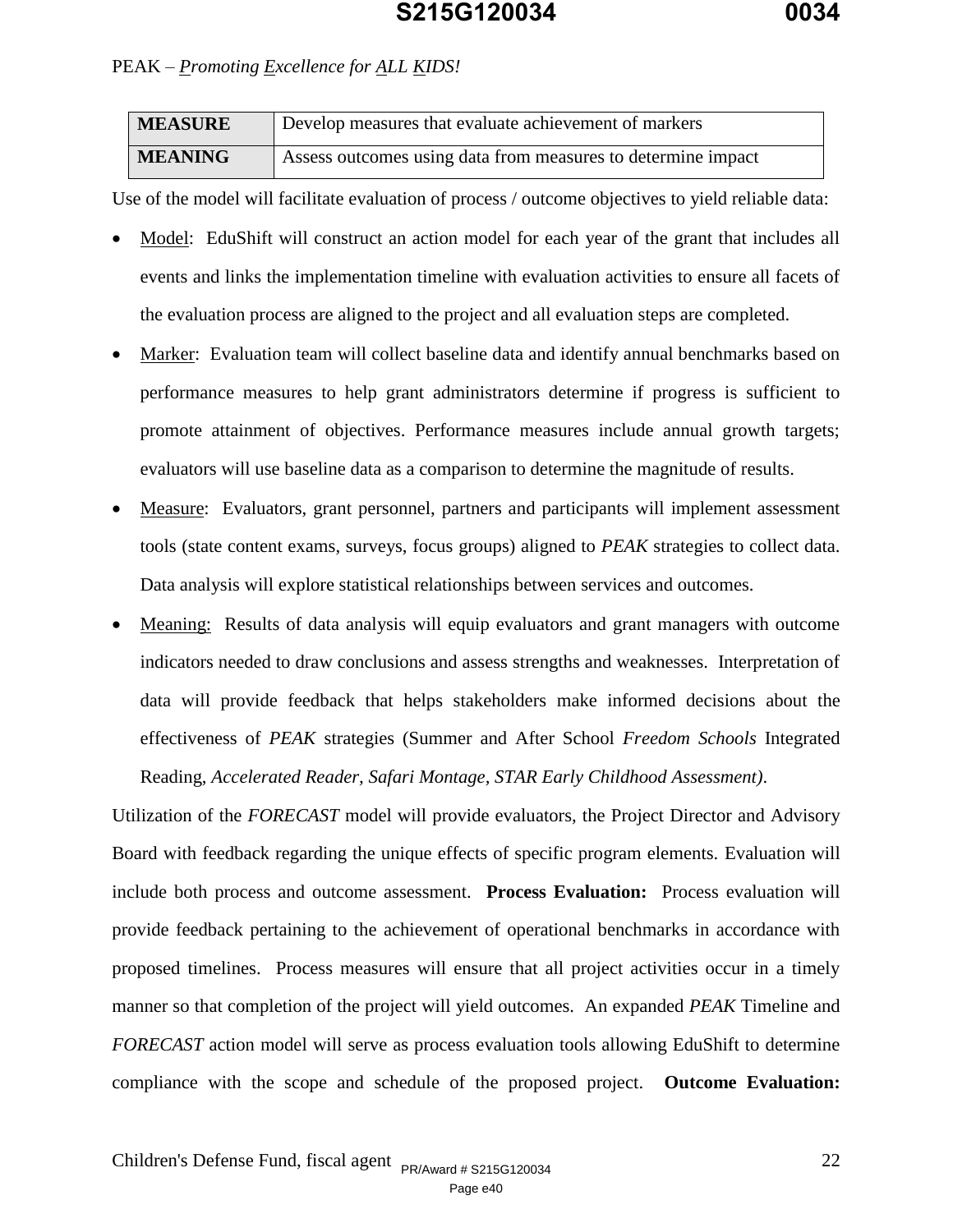Outcome evaluation will focus on the measurement of performance indicators that correspond to the scope and purpose of *PEAK* – including early childhood education support and summer / after school learning. Process and Outcome evaluation methods will include:

- **Data Collection:** EduShift will collect data to establish baseline indicators for each GPRA and performance measure. Baseline data will facilitate comparative analysis of interim, annual and end-of-project data to measure outcomes. Ongoing data collection using projectspecific tools will facilitate outcome analysis and timely reporting of results.
- **Evaluation Tools:** Evaluators will utilize multiple instruments to collect qualitative and quantitative data, including: 1) Assessment Scores: Annual state administered Reading and ELA assessment results, compared to 2012 baseline, will measure academic outcomes; *STAR Early Learning Assessment* results will generate early childhood data for GPRA and project measures; school performance statistics will assess impact of *PEAK* on school readiness. 2) Teacher Survey: *Freedom School* teachers and interns will complete an annual opinion survey to assess perceptions of project quality, student impact and personal growth. 3) Project Director Survey: Project Director will complete annual opinion survey to evaluate leadership perspective regarding quality of activities, relevance of programming and perceptions of student impact. 4) Student Survey: *Freedom School* students will complete annual opinion surveys to assess student attitudes toward literacy and service learning. 5) Site Visits: EduShift, Inc. will conduct multiple site visits per year to solicit feedback from stakeholders through focus groups and observational analysis of progress.
- **Data Analysis:** EduShift will complete multiple statistical treatments of data to assess associational results, casual inference of outcomes, causal relationships between interventions and results (if any) and correlation of variables to observational results. Subgroup analysis will provide data to inform CDF & school district partners of local results.
- **Reporting:** EduShift, Inc. will collaborate with the PD to submit Annual Reports and additional information to Advisory Board and school stakeholders for meaningful feedback.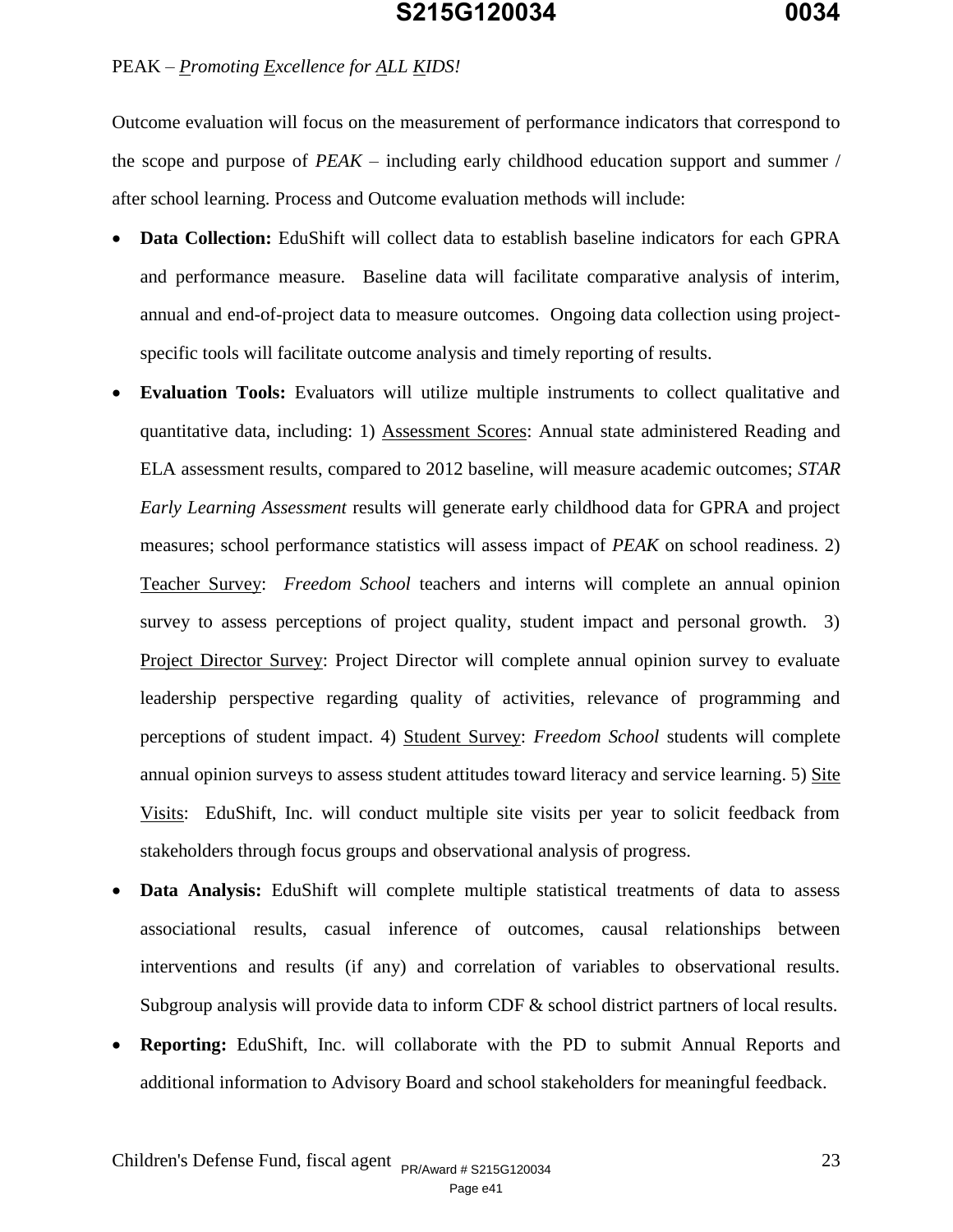### PEAK *– Promoting Excellence for ALL KIDS!*

Goals, objectives and GPRA/project-specific performance measures will serve as primary indicators used to assess progress; indicators will assess impact/interventions/curricula/activities.

| PEAK: Goals, Objectives, GPRA Measures, Project Indicators                                           | <b>Evaluation</b> |  |  |
|------------------------------------------------------------------------------------------------------|-------------------|--|--|
| October 1, 2012 - September 30, 2014                                                                 | <b>Tool</b>       |  |  |
| <b>GOAL 1:</b> Increase access to literacy development programs and materials.                       |                   |  |  |
| <b>Objective 1:</b> Provide supplementary learning options for PreK-12 participating students.       |                   |  |  |
| <b>Indicator 1.1:</b> Afterschool and Summer Freedom Schools' programming will serve                 | Enrollment        |  |  |
| a minimum of 650 students per year, ages $3 \& 4$ and Grades K - 12 in EBR $\&$ MC.                  |                   |  |  |
| Indicator 1.2: Books will be distributed to 34 participating school libraries; every                 | <b>Books</b>      |  |  |
| child enrolled in after school/summer Freedom Schools will receive at least 10 bks.                  | Distributed       |  |  |
| <b>Indicator 1.3:</b> Each Freedom School will utilize Accelerated Reader software and               | # Licenses        |  |  |
| Safari Montage intelligent digital media to improve student reading skills.                          | <b>Servers</b>    |  |  |
| <b>GOAL 2:</b> Increase academic performance / readiness in Reading & English Language Arts.         |                   |  |  |
| <b>GPRA Measure 2:</b> % 3rd graders who meet or exceed proficiency on state reading LA $\&$ SC      |                   |  |  |
| or ELA assessments will increase at least 15% by 9/14, when compared to baseline. Assessments        |                   |  |  |
| <b>GPRA Measure 3:</b> % 8th graders who meet or exceed proficiency on state reading LA $\&$ SC      |                   |  |  |
| or ELA assessments will increase at least 15% by 9/14, when compared to baseline. Assessments        |                   |  |  |
| <b>GPRA Measure 4:</b> % HS students who meet or exceed proficiency on state reading LA & SC         |                   |  |  |
| or ELA assessments will increase at least 15% by 9/14, when compared to baseline.                    | Assessments       |  |  |
| <b>Objective 2:</b> Create family literacy experiences that foster a love of reading.                |                   |  |  |
| Indicator 2.1: Distribute books to a minimum of 4,000 families of poverty per year.                  | <b>FS</b> Records |  |  |
| <b>Indicator 2.2:</b> Increase % of <i>FS</i> families self-reporting parent/child reading activity. | <b>FS</b> Survey  |  |  |
| <b>Objective 3:</b> Improve education readiness of early childhood learners.                         |                   |  |  |
| Indicator 3.1: The number of 3 and 4 year old children participating in after school Enrollment      |                   |  |  |
| Early Literacy Freedom Schools will increase a minimum of 10% per year                               | <b>Numbers</b>    |  |  |
| Indicator 3.2: The number of 3 and 4 year old children participating in summer                       | Enrollment        |  |  |
| school Early Literacy Freedom Schools will increase a minimum of 10% per year                        | <b>Numbers</b>    |  |  |
| <b>GPRA Measure 1:</b> % 4-year-olds who achieve significant gains in oral language                  | <b>STAR</b>       |  |  |
| skills will increase at least 15% by 9/2014, when compared to baseline measure.                      | Literacy          |  |  |